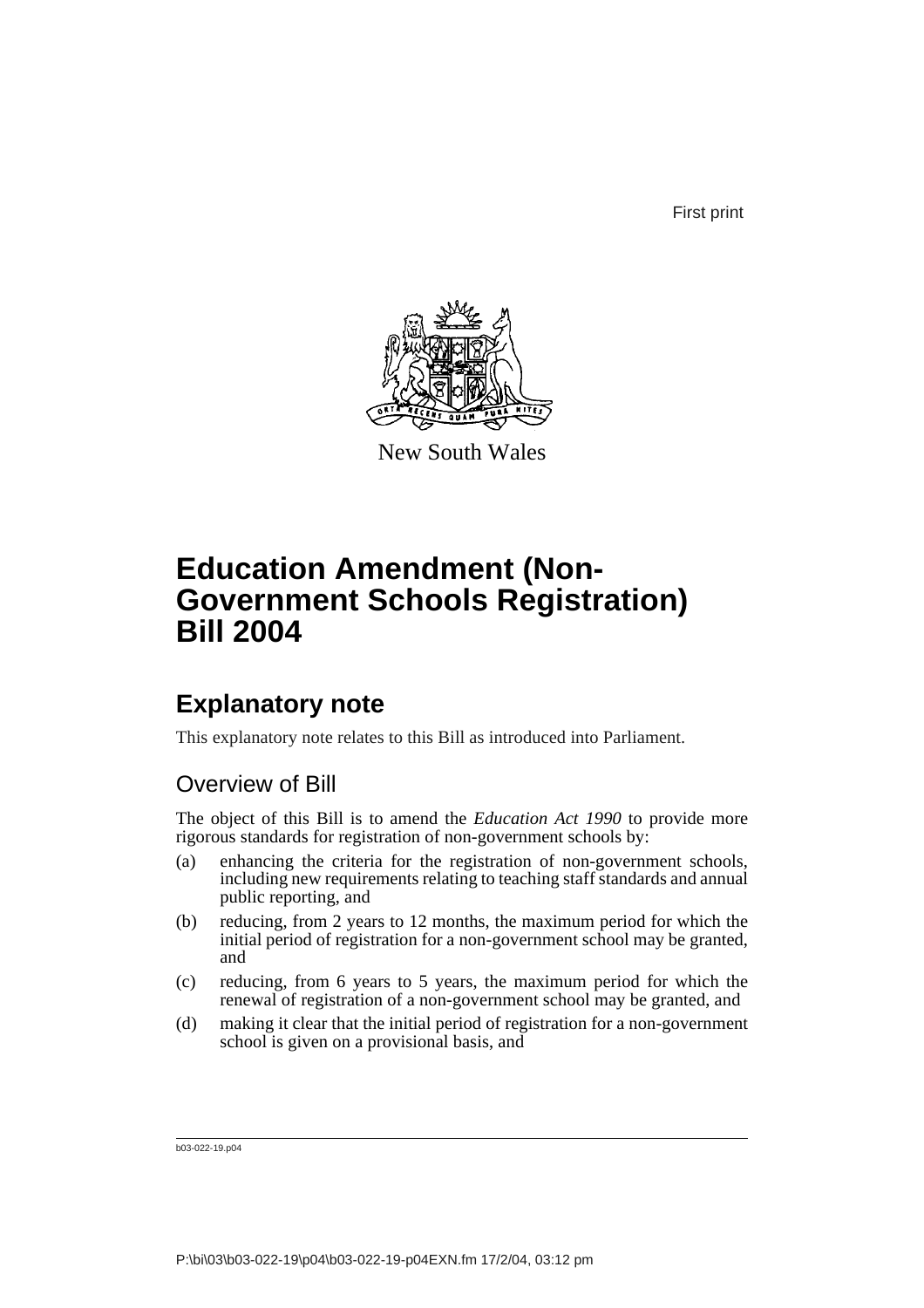Explanatory note

- (e) providing that the Minister for Education and Training may, on the recommendation of the Board of Studies, reduce the duration of the initial period of provisional registration, or the period of renewal of registration, of a non-government school, and
- (f) providing that the Board of Studies may reduce the period of accreditation of a non-government school, and
- (g) requiring the Board of Studies and at least one responsible person for a school to be notified if the proprietor, principal or member of a governing body of a non-government school is convicted of certain offences, becomes bankrupt or otherwise takes the benefit of any law for the relief of bankrupt or insolvent debtors or becomes a mentally incapacitated person, and
- (h) providing daily penalties for certain continuing offences.

The Bill also amends the *Education Act 1990*:

- (a) to provide for courses of study in key learning areas in both government and non-government schools to be based on, and taught in accordance with, syllabuses developed or endorsed by the Board of Studies and approved by the Minister for Education and Training, and
- (b) in other minor and consequential respects described in the Outline of provisions below.

## Outline of provisions

**Clause 1** sets out the name (also called the short title) of the proposed Act.

**Clause 2** provides for the commencement of the proposed Act on a day or days to be appointed by proclamation.

**Clause 3** is a formal provision giving effect to the amendments to the *Education Act 1990*.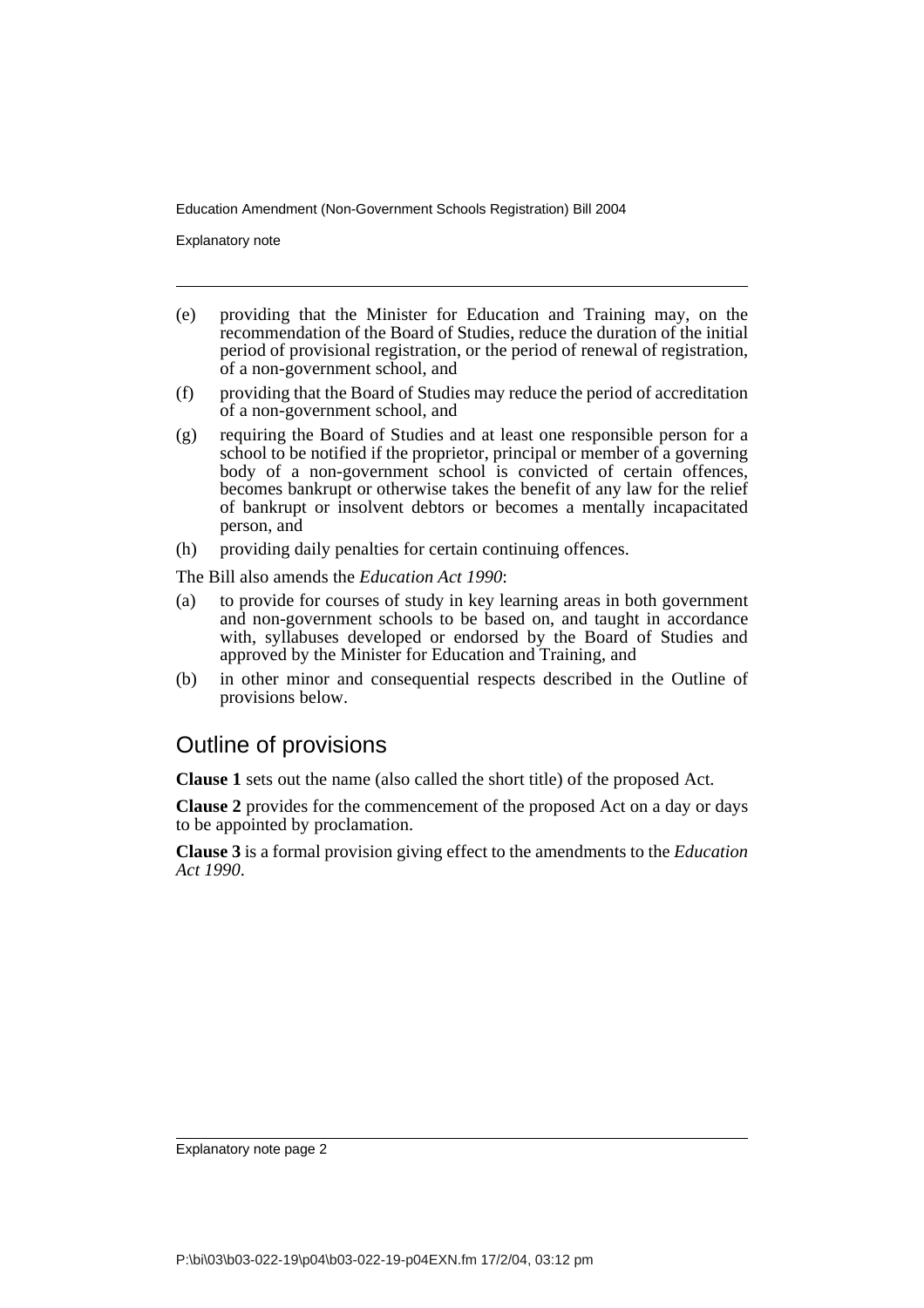Explanatory note

## **Schedule 1 Amendments**

**Schedule 1 [1]** amends section 3 of the *Education Act 1990* (the *Principal Act*) to insert definitions of *distance education* and *responsible person*, which are used in proposed sections 47 (b), (c) and (k) (**Schedule 1 [9]**) and 63A (**Schedule 1 [20]**).

A *responsible person* for a school is defined to mean:

- (a) the proprietor of a school and, if the proprietor is a corporation, each director or person concerned in the management of the school, or
- (b) a member of the governing body of a school, or
- (c) the principal of a school.

Sections 8 and 10 of the Principal Act provide for the minimum curriculum requirements for primary school children and secondary school children (during Years 7 to 10), respectively. The requirements (which apply to both government and non-government schools) provide that courses of study in a key learning area may (but need not) be taught in accordance with a syllabus developed or endorsed by the Board of Studies and approved by the Minister for Education and Training (see sections 8 (1) (f) and 10 (1) (e)). **Schedule 1 [4]** amends section  $8$  (1) (f) of the Principal Act in relation to the primary education curriculum to provide that courses of study in a key learning area are to be based on, and taught in accordance with, such a syllabus. **Schedule 1 [6]** makes an equivalent change to section 10 (1) (e) of the Principal Act in relation to the secondary education curriculum for Years 7 to 10.

**Schedule 1 [2]** amends the definition of *proprietor* in section 3 (1) as a consequence of proposed section 47 (a) (to be inserted by **Schedule 1 [9]**).

**Schedule 1 [3]** amends section 3 of the Principal Act to provide that notes included in the Act do not form part of the Act.

**Schedule 1 [5]** amends section 8 of the Principal Act to provide that the Board may approve a modification to such syllabus to enable a part of a course of study in a key learning area for primary education at a non-government school that if taught in accordance with the syllabus without the modification would be incompatible with the educational philosophy or religious outlook of the school to be taught compatibly with that educational philosophy or religious outlook. The part of the course of study at that school is to be taught in accordance with the syllabus as modified. **Schedule 1 [7]** inserts proposed section 10 (3) into the Principal Act to make similar provision in relation to secondary education during Years 7 to 10 at a non-government school.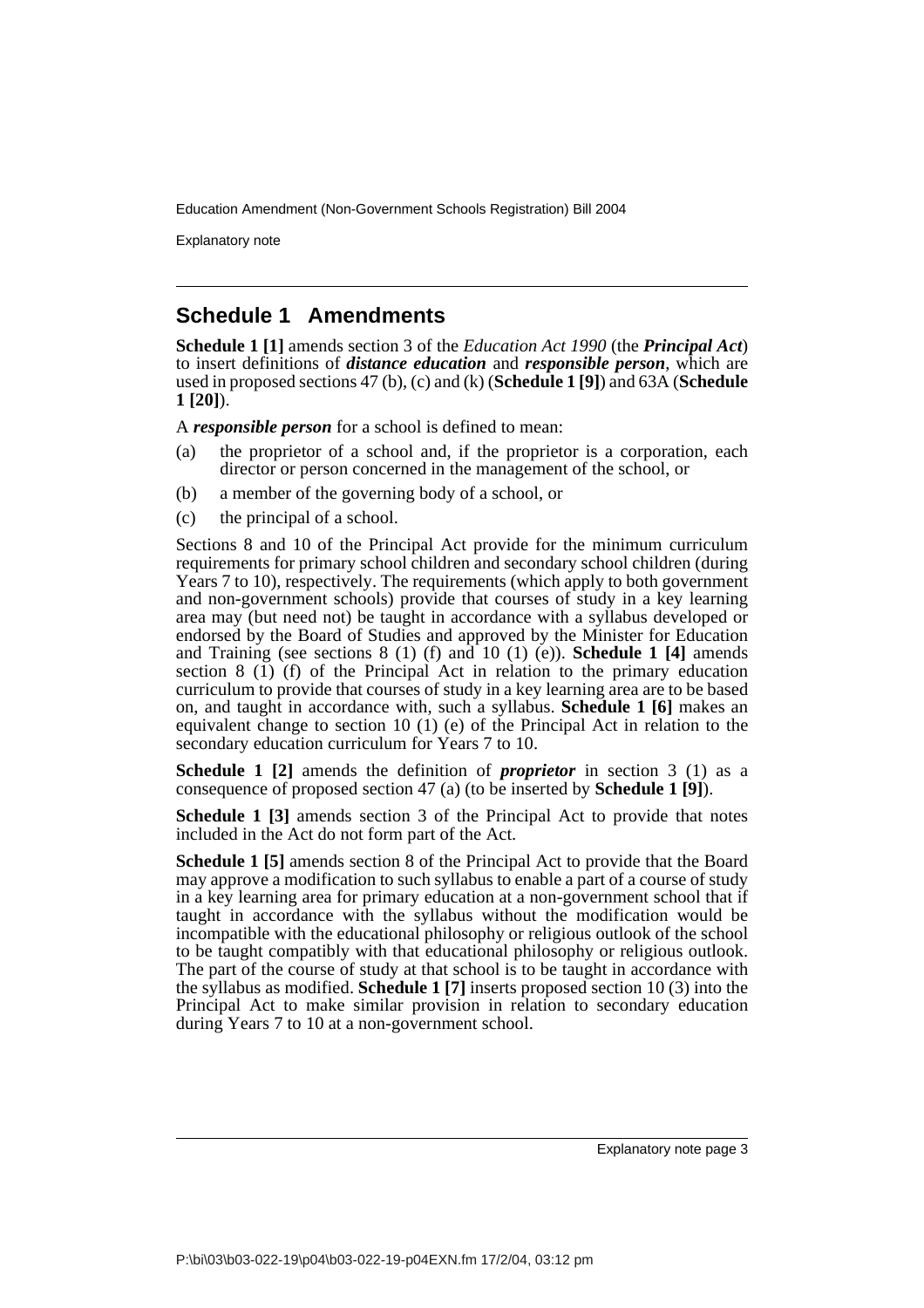Explanatory note

**Schedule 1 [8]** amends section 44 of the Principal Act to provide that a nongovernment school that withdraws from a system of non-government schools and intends to apply for registration as an individual non-government school must make the application for registration within 1 month after ceasing to be a member of the system.

**Schedule 1 [9]** replaces section 47 of the Principal Act. Proposed section 47 provides that the requirements for the registration of a non-government school are as follows:

- (a) if the school is seeking to become registered as an individual school—the school's proposed proprietor must be a corporation or other form of legal entity approved by the Minister,
- (b) each responsible person for the school, and any other person or body having similar functions in relation to the school as those of such a responsible person, is of good character,
- (c) any refusal to register, or cancellation of registration, of the school or any other school under section 56 or 59 occurring during the period of 5 years immediately before the application for registration is made has not been largely attributable to the actions of a responsible person or proposed responsible person for the school, or any other person or body having similar functions in relation to the management or operation of the school as those of a responsible person,
- (d) teaching staff for the school:
	- (i) have attained the standard of professional teacher competence determined by the Minister, or
	- (ii) are working towards the standard of professional teacher competence determined by the Minister and are under the direct, onsite supervision of teaching staff who have attained the necessary standard of professional teacher competence,
- (e) educational facilities are adequate for the courses of study provided at the school,
- (f) school premises and buildings are satisfactory,
- (g) a safe and supportive environment is provided for students by means including:
	- (i) school policies and procedures that make provision for the welfare of students, and
	- (ii) persons who are employed at the school being employed in accordance with the *Child Protection (Prohibited Employment) Act 1998*, and

Explanatory note page 4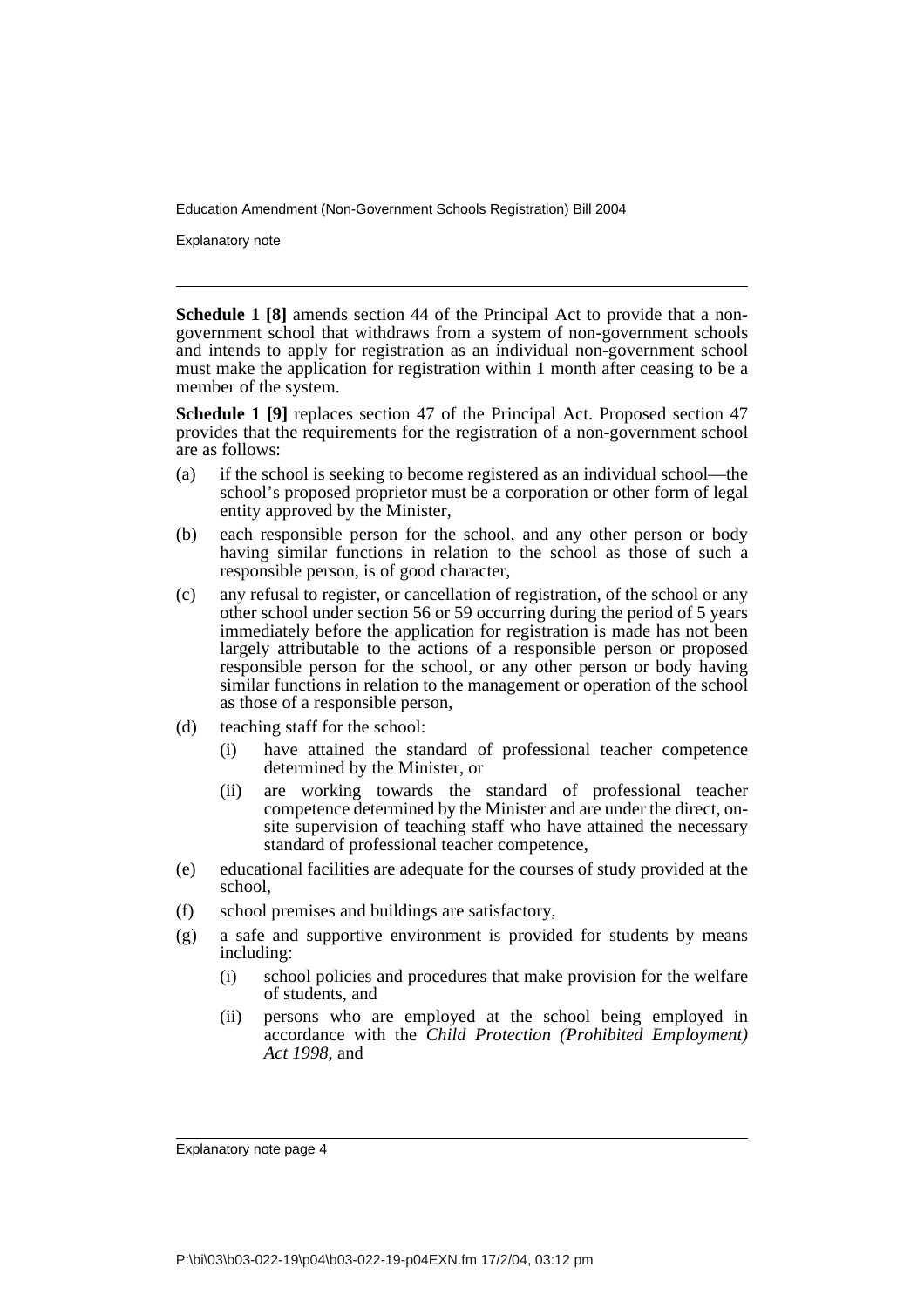Explanatory note

- (iii) school policies and procedures that ensure compliance with relevant notification requirements imposed in relation to persons employed at the school by Part 3A of the *Ombudsman Act 1974* and Part 7 of the *Commission for Children and Young People Act 1998*,
- (h) school policies relating to discipline of students attending the school that are based on principles of procedural fairness, and that do not permit corporal punishment of students,
- (i) if the school provides boarding facilities, whether itself or by contractual arrangement—school policies and procedures that are satisfactory to ensure the safety and welfare of boarders,
- (j) compliance with the requirements set out in Part 3 relating to:
	- (i) in the case of a school providing primary education—the minimum curriculum for a school providing primary education, or
	- (ii) in the case of a school providing secondary education for children during Year 7 to Year 10—the minimum curriculum for a school providing any such secondary education, or
	- (iii) in the case of a school providing secondary education for children during Year 11 and Year 12—the curriculum for students who are candidates for the Higher School Certificate,
- (k) school policies and procedures are appropriate to ensure the personal and social development of students who are undertaking all or a significant part of their courses of study by means of distance education,
- (l) school policies and procedures that ensure that its participation in annual reporting (of a kind determined by the Minister following consultation with persons recognised by the Minister as having appropriate expertise in accountability matters) to publicly disclose the educational and financial performance measures and policies of the school and to provide data to the Minister that is relevant to the Minister's annual report to Parliament on the effectiveness of schooling in the State.

**Schedule 1 [10]** amends section 49 of the Principal Act to provide that an application for the initial registration of a non-government school must be made to the Minister for Education and Training not later than 31 March in the calendar year before the year it is intended to commence operating the school.

**Schedule 1 [12]** amends section 52 of the Principal Act to reduce, from 2 years to 12 months, the maximum period for which the initial period of registration for a non-government school may be granted.

Section 59 of the Principal Act provides that the Minister may, on the recommendation of the Board of Studies, cancel the registration of a nongovernment school. **Schedule 1 [13], [17] and [18]** insert proposed sections 52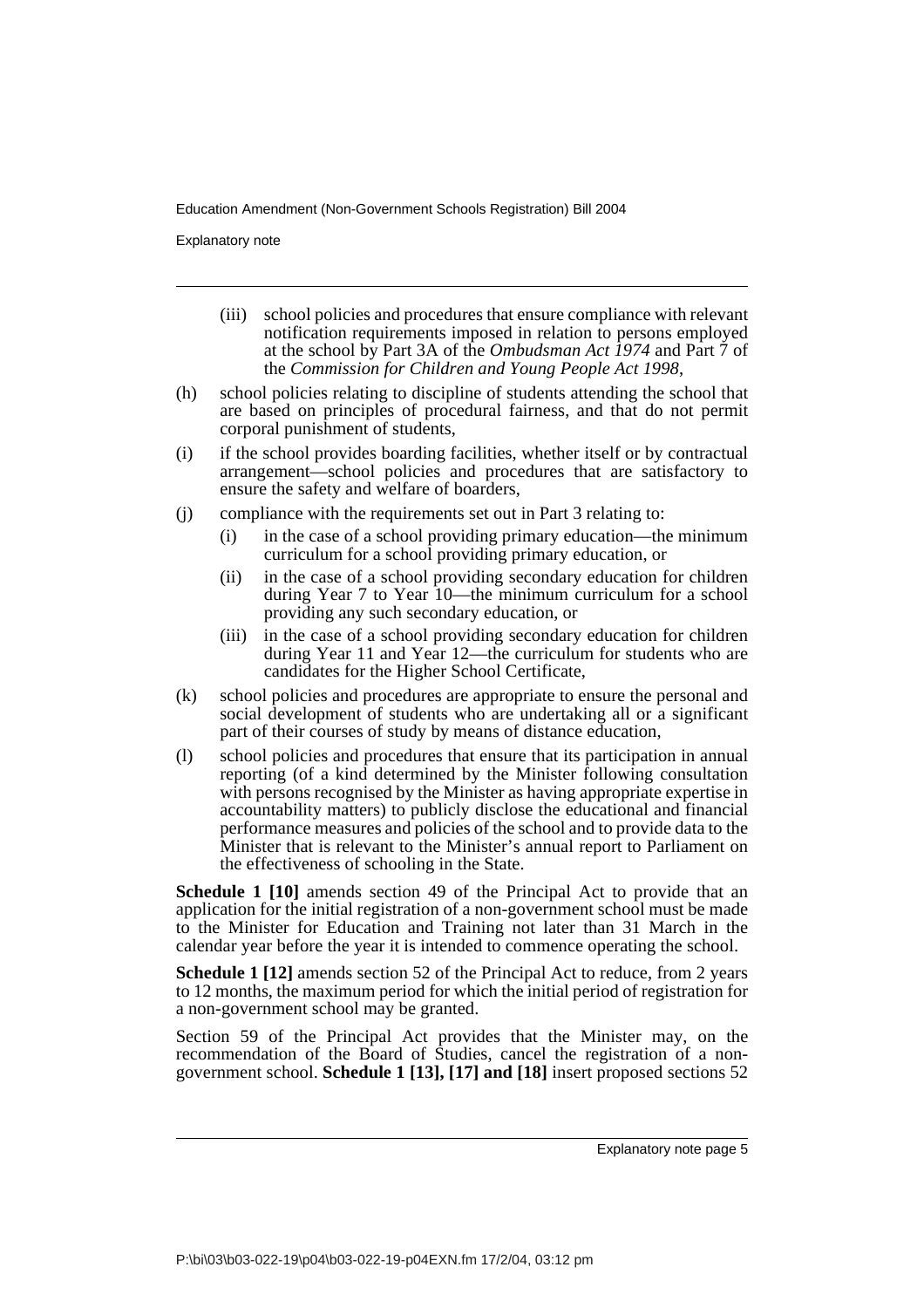Explanatory note

(4)–(6), 57 (3) and (4) and 57A, respectively, into the Principal Act to provide that, as an alternative to cancelling a non-government school's registration, the Minister may reduce the duration of the school's period of registration (whether the registration is the initial registration or a renewal of registration). The Minister may reduce the initial period of registration or renewal of registration on the recommendation of the Board. The Board may make such a recommendation only after notifying the school of the matters that need to be attended to so as to avoid the reduction. **Schedule 1 [11] and [15]** make consequential amendments. **Schedule 1 [11]** also makes it clear that initial registration is given on a provisional basis.

**Schedule 1 [14]** inserts proposed section 54A into the Principal Act. Proposed section 54A provides for the renewal of registration of a non-government school. Specifically the proposed section provides that:

- (a) an application for renewal of registration of a non-government school must be made at least 9 months before the school's existing registration expires (unless otherwise determined by the Board of Studies), and
- (b) the application must include information demonstrating that the school continues to satisfy the requirements for registration and that since the school's registration was granted or last renewed, the school has complied with the terms of registration.

**Schedule 1 [16]** amends section 57 of the Principal Act to reduce, from 6 years to 5 years, the maximum period for which the renewal of registration of a nongovernment school may be granted. **Schedule 1 [22]** makes a consequential amendment to section 78 with respect to exemption from the requirement to be registered under the Act.

**Schedule 1 [19]** amends section 60 of the Principal Act to exclude a relocation of any premises or building of the school that is unconnected with boarding facilities provided by the school for students from the requirement under the section to give notice of the relocation of a school.

**Schedule 1 [20]** inserts proposed section 63A into the Principal Act. Proposed section 63A provides that the Board of Studies and at least one responsible person for a school is to be notified if a responsible person or person or body having similar functions in relation to the management or operation of the school as a responsible person for a school:

- (a) is convicted of an offence punishable by imprisonment for 12 months or more, or
- (b) becomes bankrupt, applies to take the benefit of any law for the relief of bankrupt or insolvent debtors, compounds with his or her creditors or makes an assignment of his or her remuneration for their benefit, or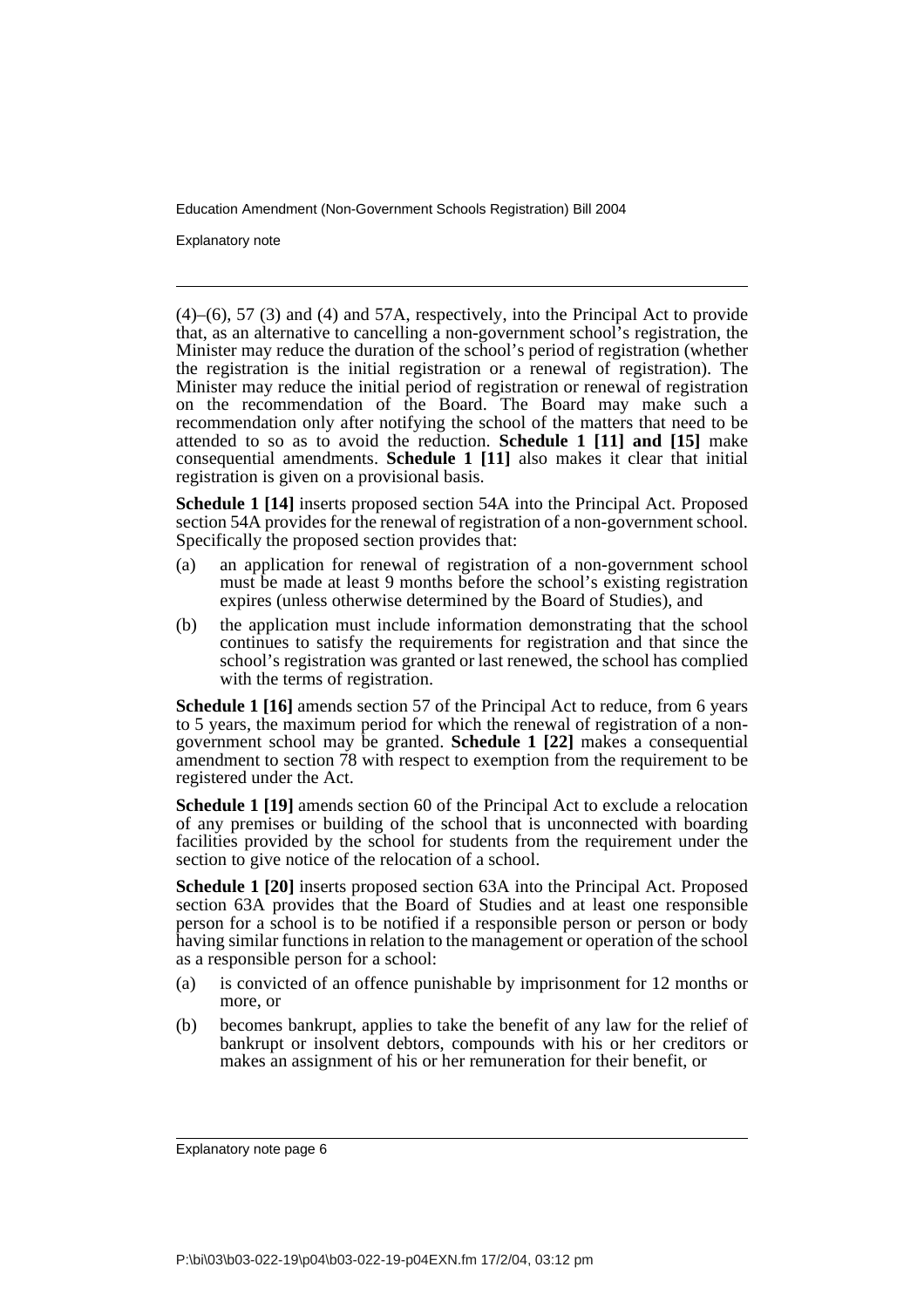Explanatory note

- (c) if the person is a corporation—is the subject of a winding up order or has had a controller or administrator appointed, or
- (d) becomes a mentally incapacitated person.

**Schedule 1 [21]** amends section 65 of the Principal Act to provide an additional maximum daily penalty of 5 penalty units for the continuing offence of conducting a non-government school unless the school is registered under the Act.

**Schedule 1 [23]** amends section 87 of the Principal Act to reduce, from 6 years to 5 years, the maximum period for which the accreditation of a non-government school may be granted. Accreditation of a non-government school allows the school to provide courses of study for students in Year 10 for the purpose of presenting candidates for the School Certificate, or Year 11 or 12 for the purpose of presenting candidates for the Higher School Certificate.

Section 91 of the Principal Act provides that the Board may cancel the accreditation of a non-government school if it is satisfied that the requirements of the Principal Act relating to the courses of study to be undertaken by candidates for a School Certificate or Higher School Certificate are not being complied with by the school. **Schedule 1 [24]** inserts proposed section 87A into the Principal Act to provide that as an alternative to cancelling a nongovernment school's accreditation the Board may reduce the duration of the school's period of accreditation.

Section 93 of the Principal Act requires a person who conducts a nongovernment school that is not, or that ceases to be, accredited to present candidates for the School Certificate or Higher School Certificate to notify the parents of the candidates that the school is not accredited for that purpose. **Schedule 1 [25]** amends section 93 to require the school to also notify the parents of the consequences for the candidates of the school not being accredited.

**Schedule 1 [26]** amends section 93 of the Principal Act to provide an additional maximum daily penalty of 5 penalty units for the continuing offence of conducting a non-government school for the education of candidates for the School Certificate or Higher School Certificate unless the school is accredited under the Act.

**Schedule 1 [27]** inserts proposed section 124A into the Principal Act. Proposed section 124A makes provision with respect to continuing offences under the Act or regulations.

**Schedule 1 [28]** amends section 131 of the Principal Act to enable rules to be made by the Board of Studies with respect to registration and accreditation requirements under Parts 7 and 8 of the Act.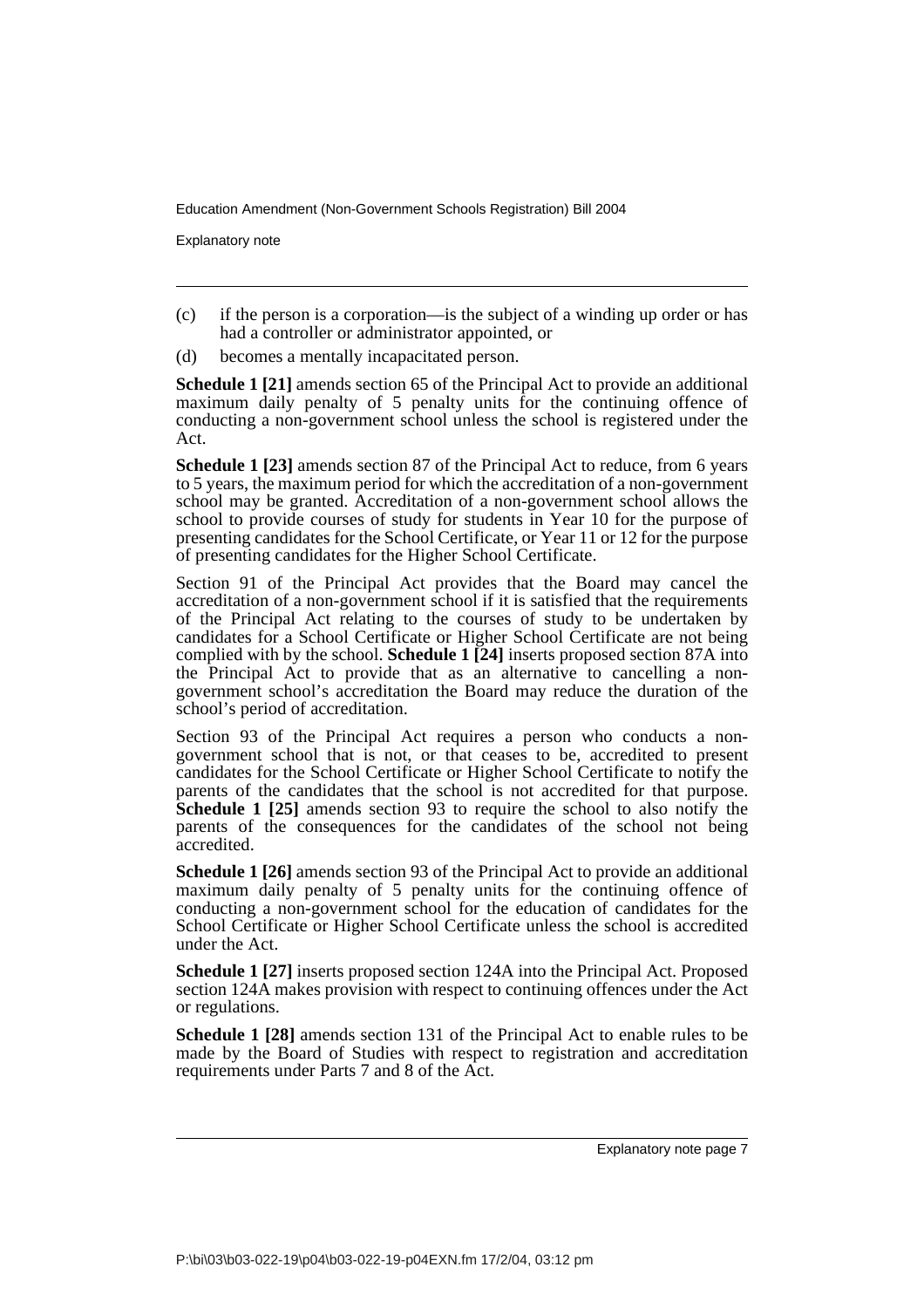Explanatory note

**Schedule 1 [29]** amends Schedule 3 to the Principal Act to provide power to make regulations of a savings or transitional nature consequent on the enactment of the proposed Act.

**Schedule 1 [30]** amends Schedule 3 to the Principal Act to insert a proposed Part 6 to provide for savings and transitional provisions consequent on the enactment of the proposed Act.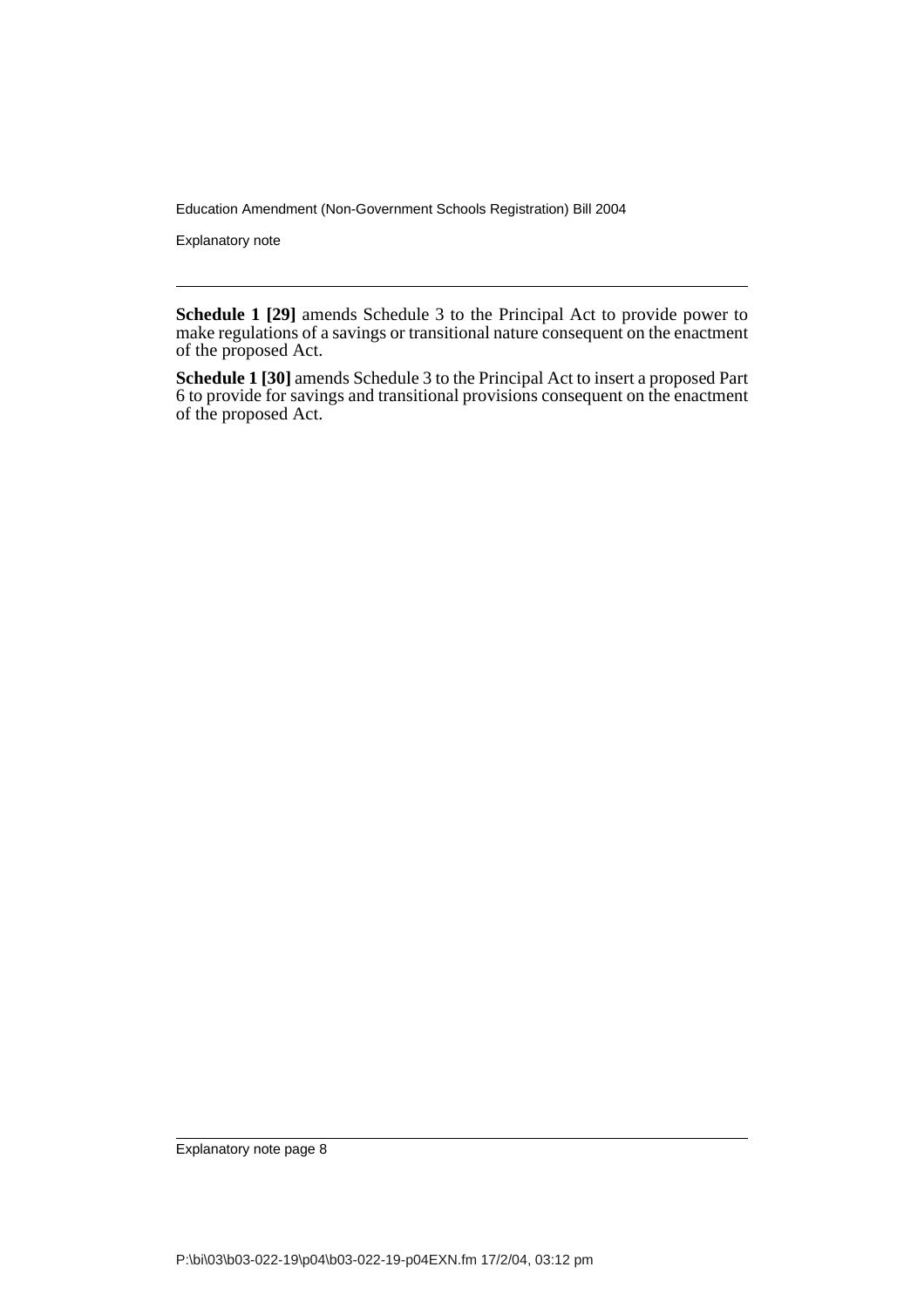First print



New South Wales

# **Education Amendment (Non-Government Schools Registration) Bill 2004**

## **Contents**

|                                                       | Page |
|-------------------------------------------------------|------|
| 1 Name of Act                                         |      |
| 2 Commencement                                        |      |
| Amendment of Education Act 1990 No 8<br>$\mathcal{R}$ |      |
| Schedule 1 Amendments                                 |      |
|                                                       |      |

b03-022-19.p04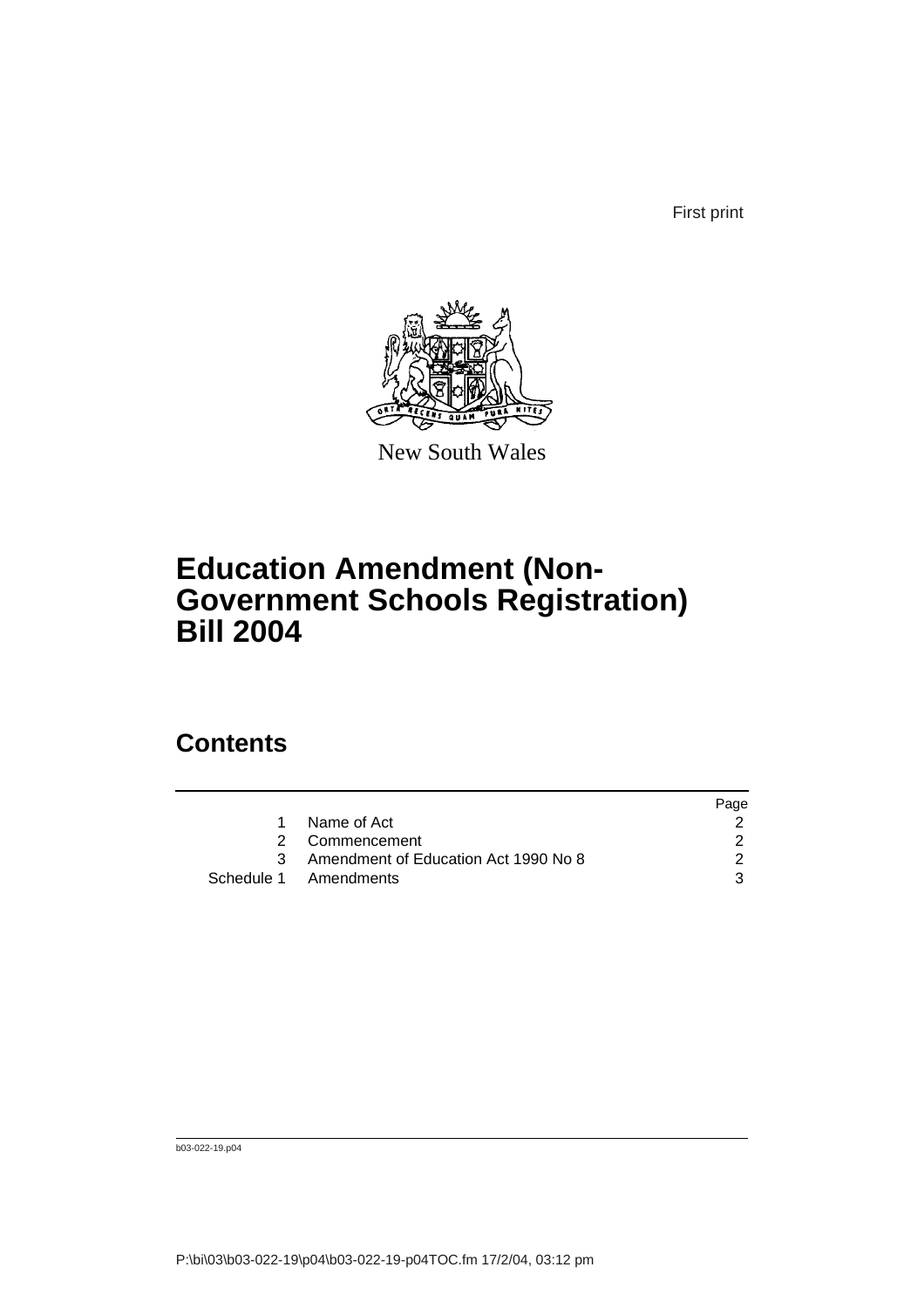**Contents** 

Page

Contents page 2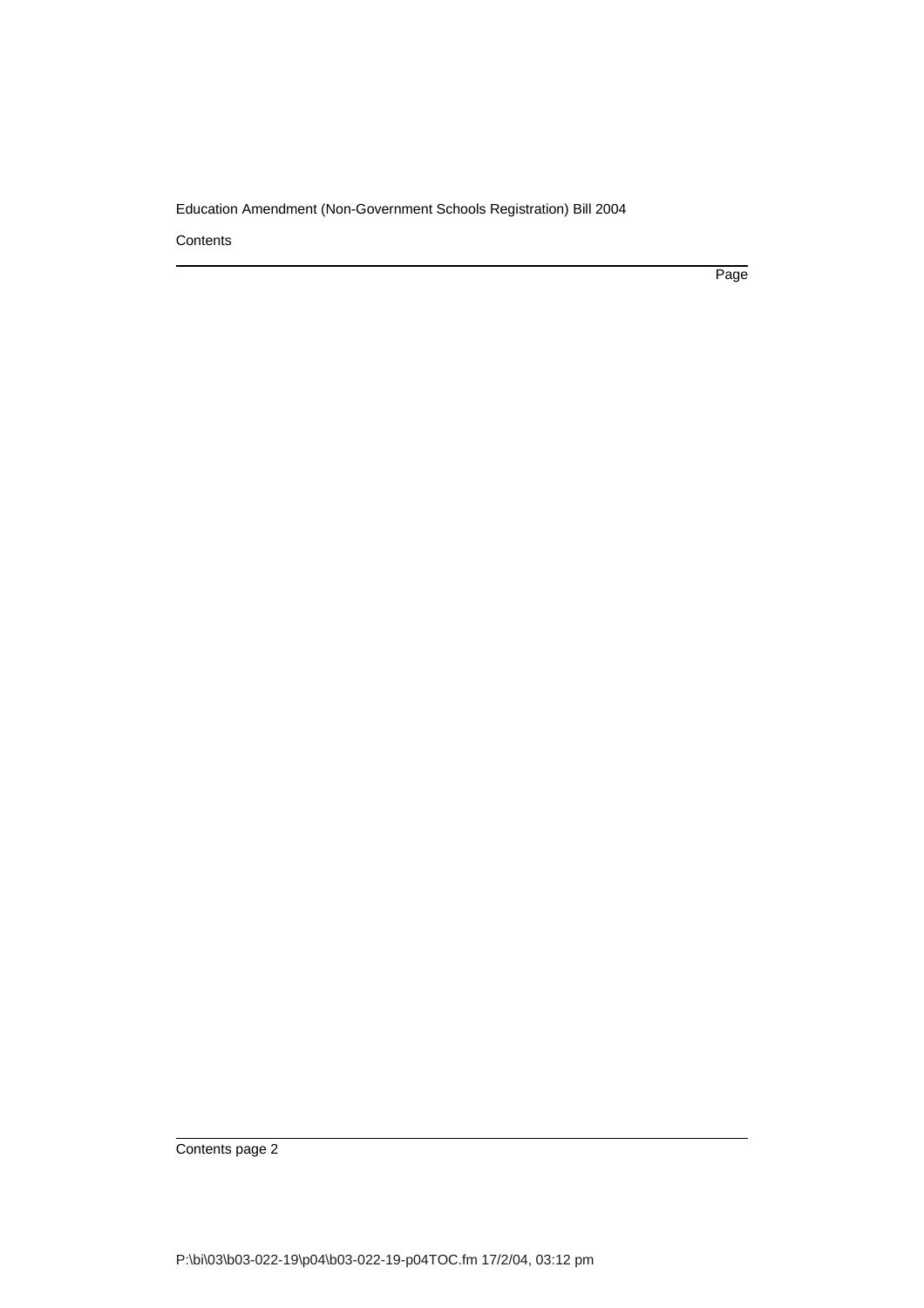

New South Wales

# **Education Amendment (Non-Government Schools Registration) Bill 2004**

No , 2004

### **A Bill for**

An Act to amend the *Education Act 1990* with respect to the registration requirements for non-government schools; and for other purposes.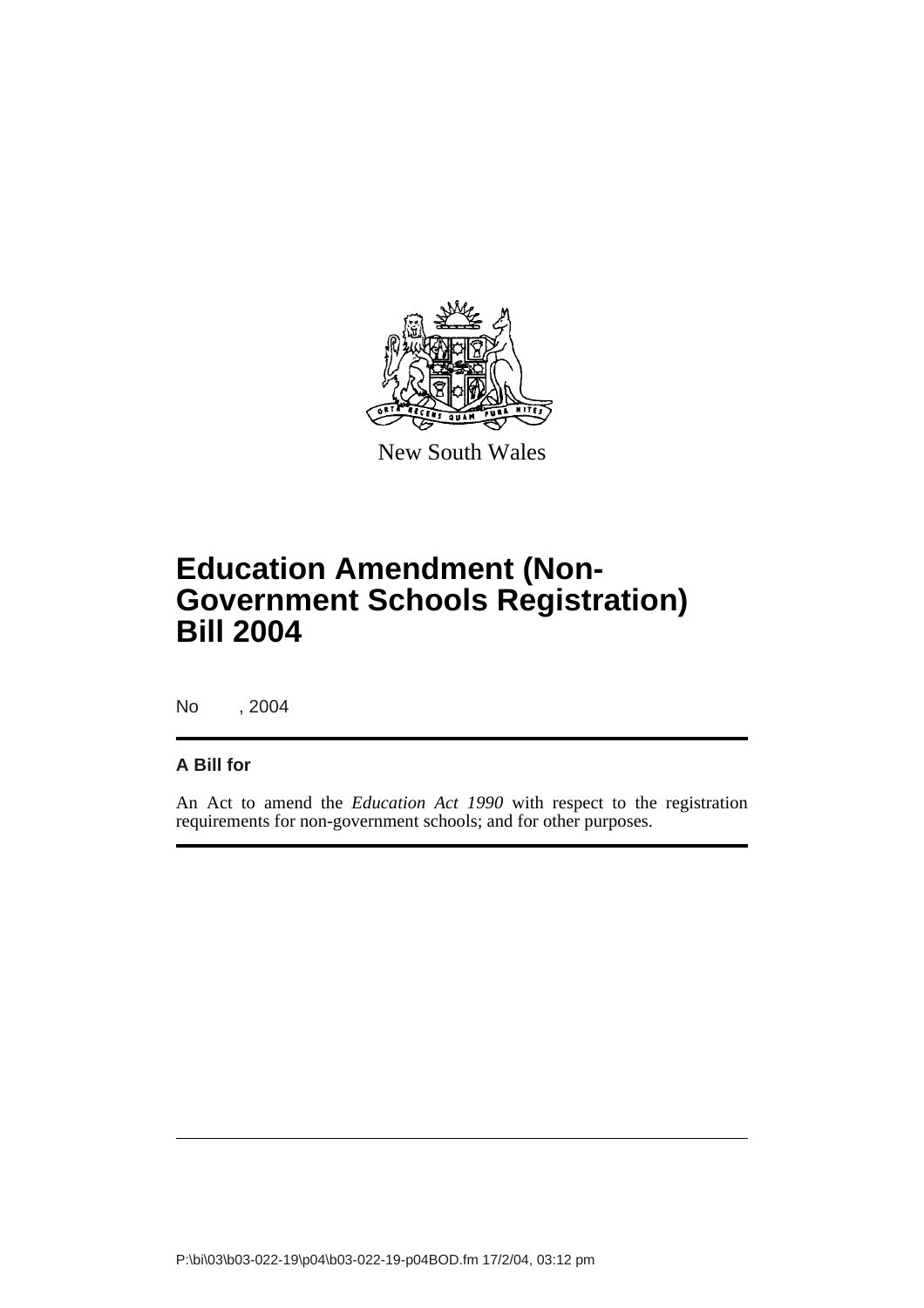<span id="page-11-2"></span><span id="page-11-1"></span><span id="page-11-0"></span>

|   | The Legislature of New South Wales enacts:                                             |                     |  |  |
|---|----------------------------------------------------------------------------------------|---------------------|--|--|
| 1 | Name of Act                                                                            | 2                   |  |  |
|   | This Act is the Education Amendment (Non-Government Schools<br>Registration) Act 2004. | 3<br>$\overline{4}$ |  |  |
| 2 | <b>Commencement</b>                                                                    | 5                   |  |  |
|   | This Act commences on a day or days to be appointed by<br>proclamation.                | 6<br>$\overline{7}$ |  |  |
| 3 | <b>Amendment of Education Act 1990 No 8</b>                                            | 8                   |  |  |
|   | The <i>Education Act 1990</i> is amended as set out in Schedule 1.                     | 9                   |  |  |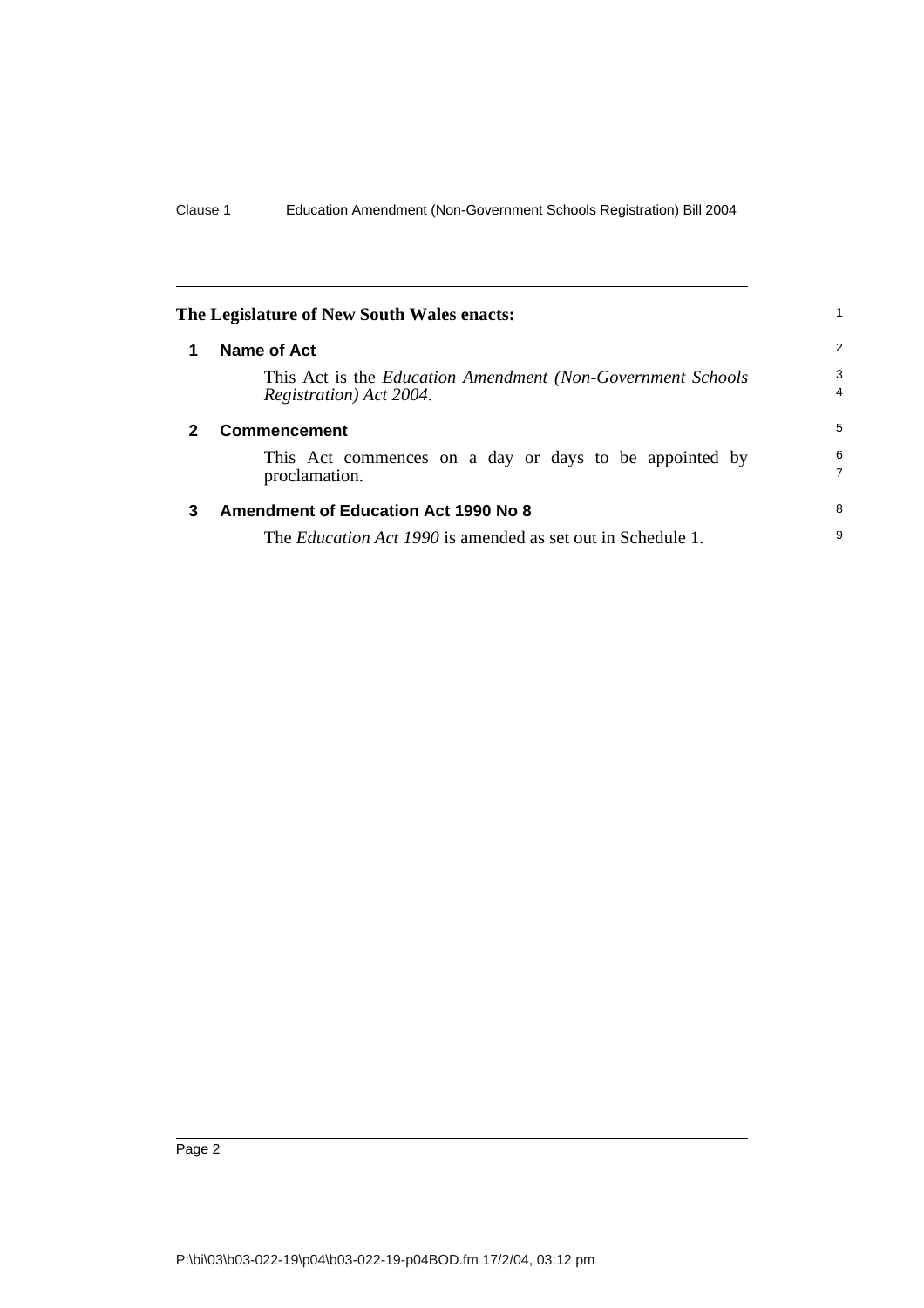Amendments Schedule 1

<span id="page-12-0"></span>

|     | <b>Schedule 1 Amendments</b>  |     |                                                                                                                                                                                                                                                                                                                                                                                                                                                                                                                   | (Section 3) | $\mathbf{1}$<br>2                            |
|-----|-------------------------------|-----|-------------------------------------------------------------------------------------------------------------------------------------------------------------------------------------------------------------------------------------------------------------------------------------------------------------------------------------------------------------------------------------------------------------------------------------------------------------------------------------------------------------------|-------------|----------------------------------------------|
| [1] | <b>Section 3 Definitions</b>  |     |                                                                                                                                                                                                                                                                                                                                                                                                                                                                                                                   |             | 3                                            |
|     |                               |     | Insert in alphabetical order in section $3(1)$ :                                                                                                                                                                                                                                                                                                                                                                                                                                                                  |             | 4                                            |
|     |                               |     | distance education means a form of education in which<br>students and teachers are not regularly in the presence of each<br>other but communicate with each other in writing, by print or<br>by electronic or like means.                                                                                                                                                                                                                                                                                         |             | 5<br>6<br>$\overline{7}$<br>8                |
|     |                               |     | <i>responsible person</i> for a school means:                                                                                                                                                                                                                                                                                                                                                                                                                                                                     |             | 9                                            |
|     |                               | (a) | the proprietor of the school and, if the proprietor is a<br>corporation, each director or person concerned in the<br>management of the school, or                                                                                                                                                                                                                                                                                                                                                                 |             | 10<br>11<br>12                               |
|     |                               | (b) | a member of the governing body of the school, or                                                                                                                                                                                                                                                                                                                                                                                                                                                                  |             | 13                                           |
|     |                               | (c) | the principal of the school.                                                                                                                                                                                                                                                                                                                                                                                                                                                                                      |             | 14                                           |
| [2] |                               |     | Section 3 (1), definition of "proprietor"                                                                                                                                                                                                                                                                                                                                                                                                                                                                         |             | 15                                           |
|     |                               |     | Omit "person". Insert instead "legal entity".                                                                                                                                                                                                                                                                                                                                                                                                                                                                     |             | 16                                           |
| [3] | Section 3 (3)                 |     |                                                                                                                                                                                                                                                                                                                                                                                                                                                                                                                   |             | 17                                           |
|     | Insert after section $3(2)$ : |     |                                                                                                                                                                                                                                                                                                                                                                                                                                                                                                                   |             | 18                                           |
|     | (3)                           |     | Notes included in this Act do not form part of this Act.                                                                                                                                                                                                                                                                                                                                                                                                                                                          |             | 19                                           |
| [4] |                               |     | Section 8 Minimum curriculum for primary education                                                                                                                                                                                                                                                                                                                                                                                                                                                                |             | 20                                           |
|     | section $8(1)$ (f).           |     | Omit "may (but need not) be taught in accordance with" from                                                                                                                                                                                                                                                                                                                                                                                                                                                       |             | 21<br>22                                     |
|     |                               |     | Insert instead "are to be based on, and taught in accordance with,".                                                                                                                                                                                                                                                                                                                                                                                                                                              |             | 23                                           |
| [5] | Section 8 (3) and (4)         |     |                                                                                                                                                                                                                                                                                                                                                                                                                                                                                                                   |             | 24                                           |
|     | Insert after section $8(2)$ : |     |                                                                                                                                                                                                                                                                                                                                                                                                                                                                                                                   |             | 25                                           |
|     | (3)                           |     | If requested to do so by the proprietor of a non-government<br>school (or, in the case of a school that is a member of a system<br>of non-government schools, the approved authority for the<br>system), the Board may approve such modifications to the<br>syllabus referred to in subsection (1) (f) as it considers<br>necessary to enable any part of a course of study in a key<br>learning area that appears to the Board to be incompatible<br>with the educational philosophy or religious outlook of the |             | 26<br>27<br>28<br>29<br>30<br>31<br>32<br>33 |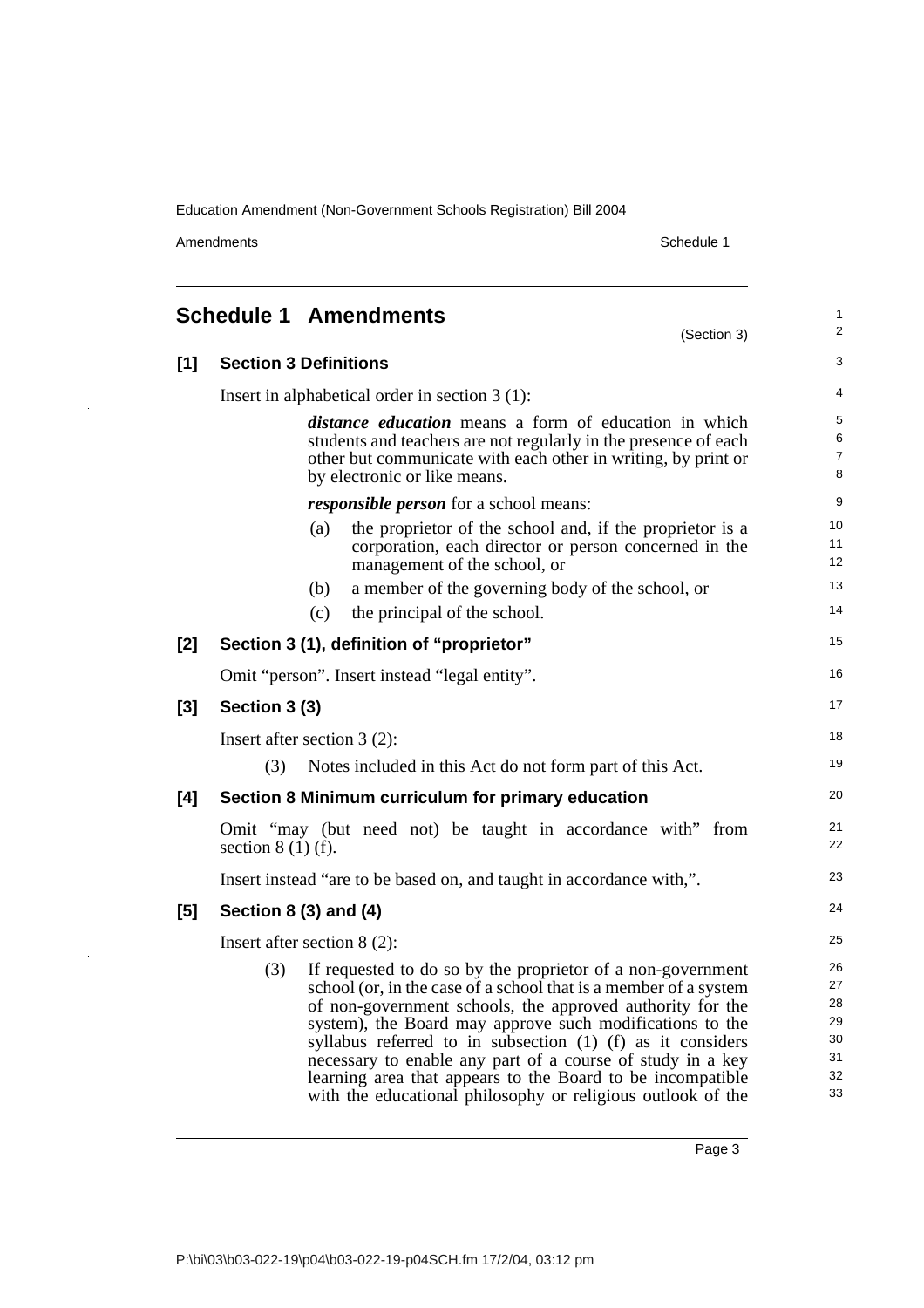Schedule 1 Amendments

school to be based on, and taught compatibly with, that educational philosophy or religious outlook. The part of the course of study at that school is to be based on and taught in accordance with the syllabus as modified.

9 10

11 12

(4) Any modification approved under subsection (3) must be consistent with the guidelines referred to in subsection (1) (e).

### **[6] Section 10 Minimum curriculum for secondary education (Years 7 to 10)**

Omit "may (but need not) be taught in accordance with" from section  $10(1)$  (e).

Insert instead "are to be based on, and taught in accordance with,".

#### **[7] Section 10 (3) and (4)**

Insert after section 10 (2):

- (3) If requested to do so by the proprietor of a non-government school (or, in the case of a school that is a member of a system of non-government schools, the approved authority for the system), the Board may approve such modifications to the syllabus referred to in subsection (1) (e) as it considers necessary to enable any part of a course of study in a key learning area that appears to the Board to be incompatible with the educational philosophy or religious outlook of the school to be based on, and taught compatibly with, that educational philosophy or religious outlook. The part of the course of study at that school is to be based on and taught in accordance with the syllabus as modified.
- (4) Any modification approved under subsection (3) must be consistent with the guidelines referred to in subsection (1) (d).

#### **[8] Section 44 Withdrawal of non-government school from system**

Insert after section 44 (3):

(3A) A school that is withdrawn from a system of non-government schools that proposes to apply for registration as an individual non-government school must make an application for renewal of registration within 1 month after ceasing to be a member of the system.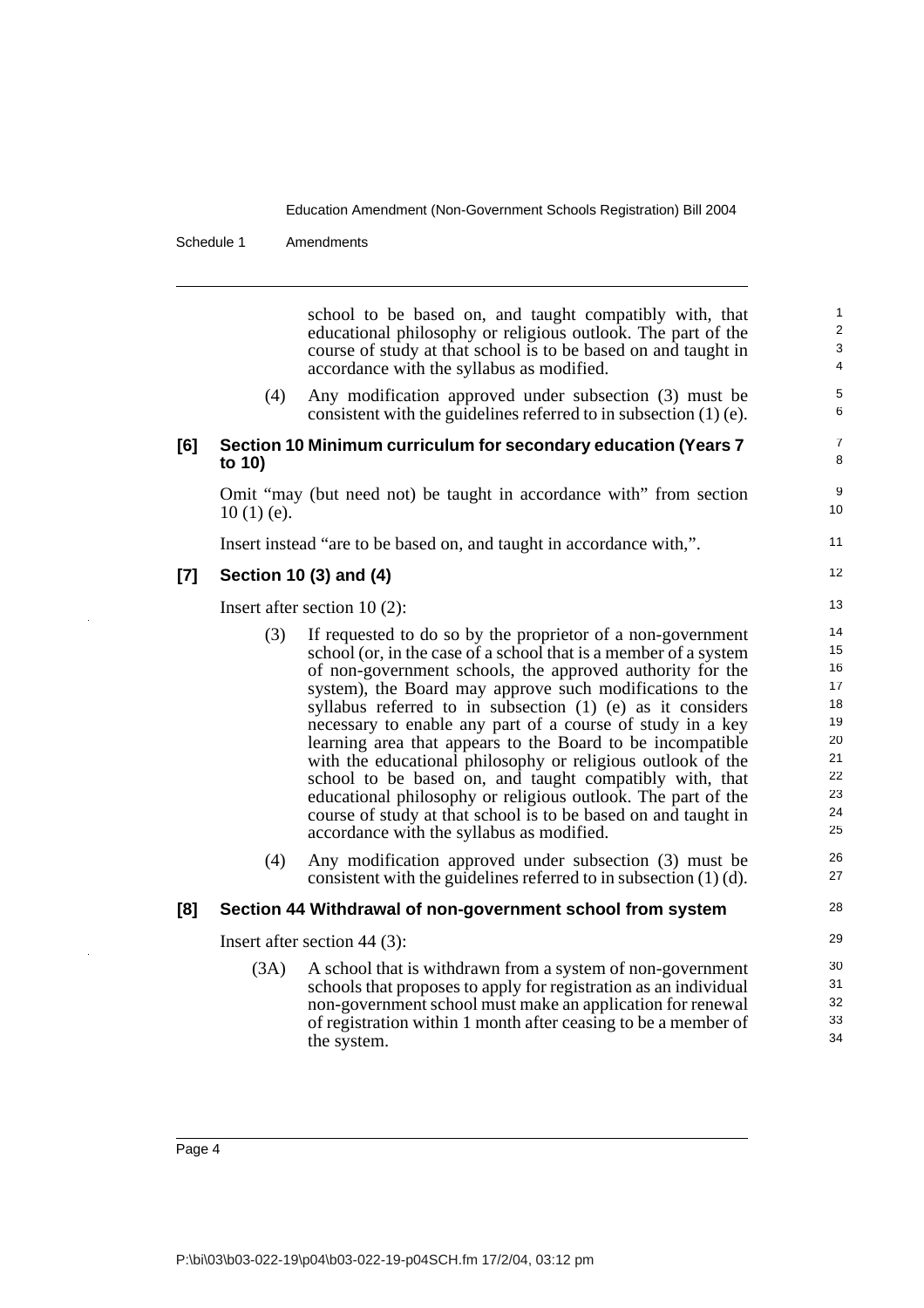Amendments Schedule 1

| [9] |    | <b>Section 47</b>                                                                                                                                                                                                                                                                                                                                                                                                                                                                                                            | 1                                                  |
|-----|----|------------------------------------------------------------------------------------------------------------------------------------------------------------------------------------------------------------------------------------------------------------------------------------------------------------------------------------------------------------------------------------------------------------------------------------------------------------------------------------------------------------------------------|----------------------------------------------------|
|     |    | Omit the section. Insert instead:                                                                                                                                                                                                                                                                                                                                                                                                                                                                                            | 2                                                  |
|     | 47 | <b>Registration requirements for non-government schools</b>                                                                                                                                                                                                                                                                                                                                                                                                                                                                  | 3                                                  |
|     |    | For the purposes of this Act, the requirements for the<br>registration of a non-government school are as follows:                                                                                                                                                                                                                                                                                                                                                                                                            | 4<br>5                                             |
|     |    | if the school is seeking to become registered as an<br>(a)<br>individual school—the school's proposed proprietor<br>must be a corporation or other form of legal entity<br>approved by the Minister,                                                                                                                                                                                                                                                                                                                         | 6<br>$\overline{7}$<br>8<br>$\boldsymbol{9}$       |
|     |    | (b)<br>each responsible person for the school, and any other<br>person or body having similar functions in relation to<br>the school as those of such a responsible person, is of<br>good character,                                                                                                                                                                                                                                                                                                                         | 10<br>11<br>12<br>13                               |
|     |    | (c)<br>any refusal to register, or cancellation of registration, of<br>the school or any other school under section 56 or 59<br>occurring during the period of 5 years immediately<br>before the application for registration is made has not<br>been largely attributable to the actions of a responsible<br>person or proposed responsible person for the school, or<br>any other person or body having similar functions in<br>relation to the management or operation of the school to<br>those of a responsible person, | 14<br>15<br>16<br>17<br>18<br>19<br>20<br>21<br>22 |
|     |    | (d)<br>teaching staff for the school:<br>(i)<br>have attained the standard of professional teacher<br>competence determined by the Minister, or<br>are working towards the standard of professional<br>(ii)<br>teacher competence determined by the Minister<br>and are under the direct, on-site supervision of<br>teaching staff who have attained the necessary<br>standard of professional teacher competence,                                                                                                           | 23<br>24<br>25<br>26<br>27<br>28<br>29<br>30       |
|     |    | educational facilities are adequate for the courses of<br>(e)<br>study provided at the school,                                                                                                                                                                                                                                                                                                                                                                                                                               | 31<br>32                                           |
|     |    | (f)<br>school premises and buildings are satisfactory,                                                                                                                                                                                                                                                                                                                                                                                                                                                                       | 33                                                 |
|     |    | a safe and supportive environment is provided for<br>(g)<br>students by means that include:<br>(i)<br>school policies and procedures that make<br>provision for the welfare of students, and                                                                                                                                                                                                                                                                                                                                 | 34<br>35<br>36<br>37                               |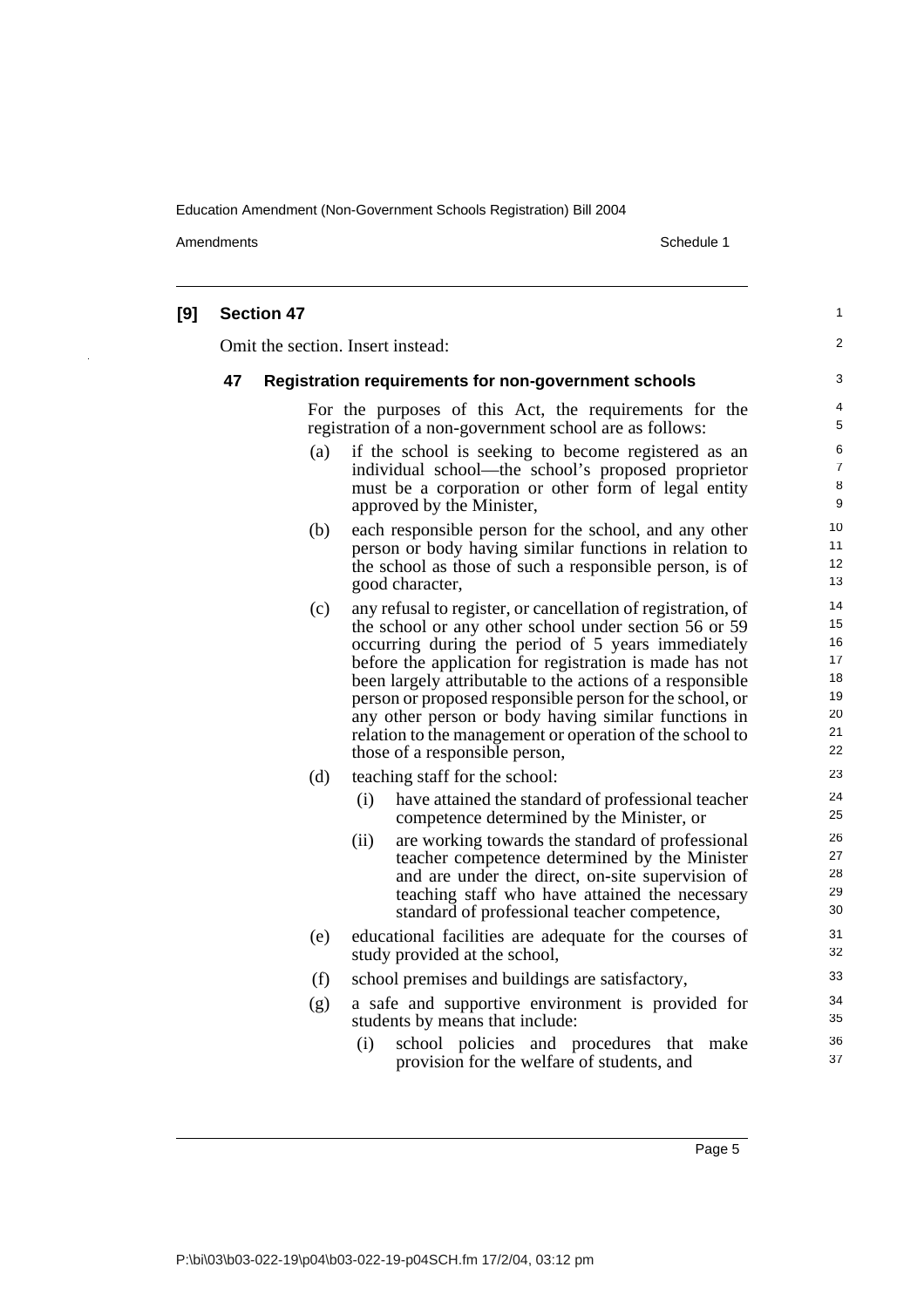Schedule 1 Amendments

| (ii) | persons who are employed at the school being        |
|------|-----------------------------------------------------|
|      | employed in accordance with the Child               |
|      | Protection (Prohibited Employment) Act 1998,<br>and |

- (iii) school policies and procedures that ensure compliance with relevant notification requirements imposed in relation to persons employed at the school by Part 3A of the *Ombudsman Act 1974* and Part 7 of the *Commission for Children and Young People Act 1998*,
- (h) school policies relating to discipline of students attending the school are based on principles of procedural fairness, and do not permit corporal punishment of students,
- (i) if the school provides boarding facilities, whether itself or by contractual arrangement—school policies and procedures that are satisfactory to ensure the safety and welfare of boarders,
- (j) compliance with the requirements set out in Part 3 relating to:
	- (i) in the case of a school providing primary education—the minimum curriculum for a school providing primary education, or
	- (ii) in the case of a school providing secondary education for children during Year 7 to Year 10—the minimum curriculum for a school providing any such secondary education, or
	- (iii) in the case of a school providing secondary education for children during Year 11 and Year 12—the curriculum for students who are candidates for the Higher School Certificate,
- (k) school policies and procedures are appropriate to ensure the personal and social development of students who are undertaking all or a significant part of their courses of study by means of distance education,
- (l) school policies and procedures ensure its participation in annual reporting (of a kind determined by the Minister following consultation with persons recognised by the Minister as having appropriate expertise in accountability matters):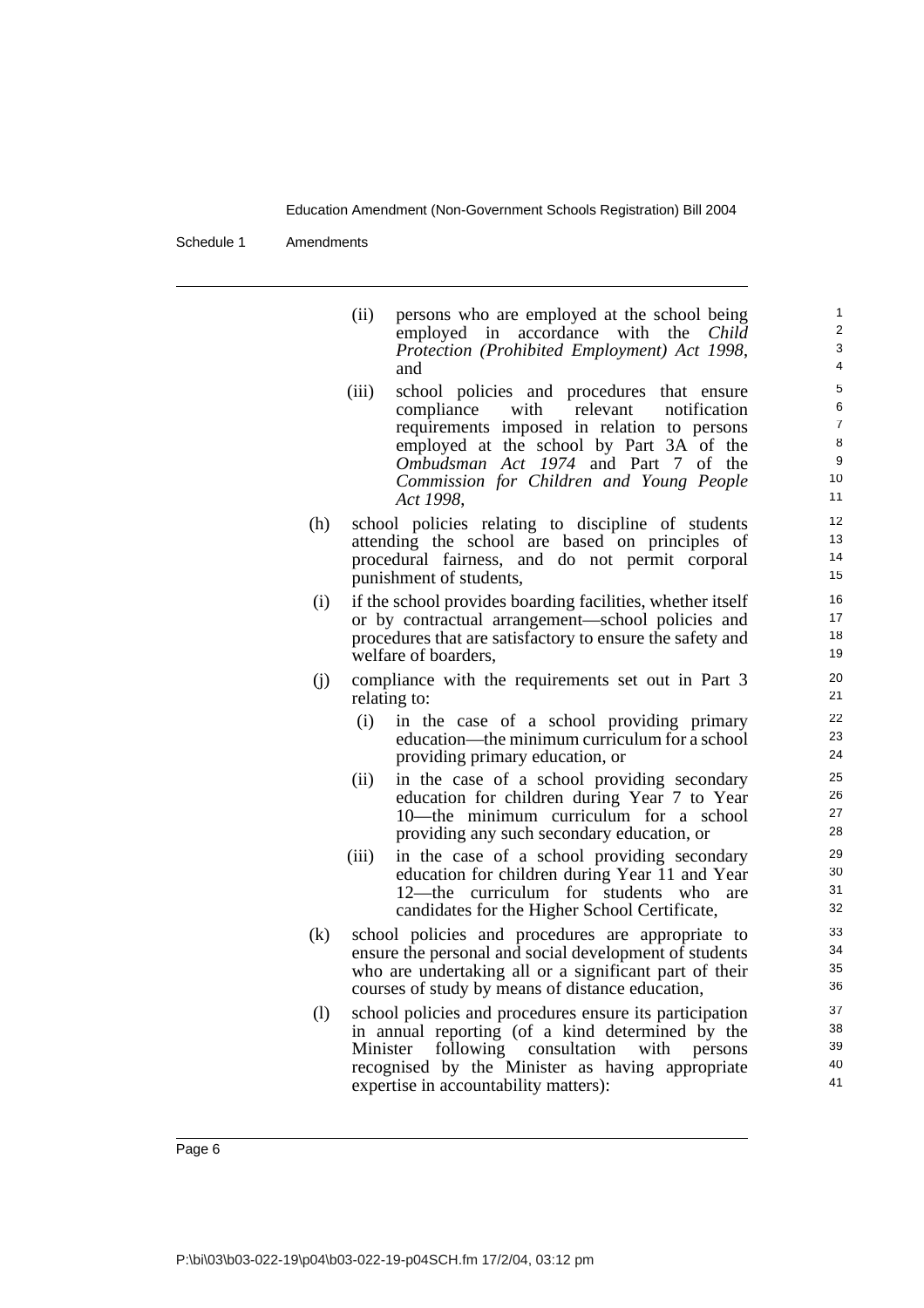Amendments Schedule 1

 $\ddot{\phantom{a}}$ 

l.

|      |                       | (i)                             | to publicly disclose the educational and financial<br>performance measures and policies of the school,<br>and                                                                                                                                                                                                                                                                                                                                      | $\mathbf{1}$<br>$\overline{2}$<br>3    |
|------|-----------------------|---------------------------------|----------------------------------------------------------------------------------------------------------------------------------------------------------------------------------------------------------------------------------------------------------------------------------------------------------------------------------------------------------------------------------------------------------------------------------------------------|----------------------------------------|
|      |                       | (ii)                            | to provide data to the Minister that is relevant to<br>the Minister's annual report to Parliament on the<br>effectiveness of schooling in the State.                                                                                                                                                                                                                                                                                               | 4<br>$\mathbf 5$<br>6                  |
|      |                       |                                 | Note. Section 131 enables the Board to make rules setting out<br>guidelines to assist a non-government school to comply with the<br>requirements for registration set out in section 47.                                                                                                                                                                                                                                                           | $\overline{7}$<br>8<br>9               |
| [10] |                       |                                 | Section 49 Application for initial registration of a new non-<br>government school or a school joining a system                                                                                                                                                                                                                                                                                                                                    | 10<br>11                               |
|      |                       | Insert after section 49 $(2)$ : |                                                                                                                                                                                                                                                                                                                                                                                                                                                    | 12                                     |
|      | (2A)                  |                                 | An application for registration of a new non-government<br>school must be made not later than 31 March in the calendar<br>year before the year the proposed proprietor or approved<br>authority intends to commence operating the school.                                                                                                                                                                                                          | 13<br>14<br>15<br>16                   |
| [11] | 12 months             |                                 | Section 52 Initial registration provisional for a maximum period of                                                                                                                                                                                                                                                                                                                                                                                | 17<br>18                               |
|      |                       | school" in section $52$ (1).    | Insert "is provisional and (subject to section 57A)" after "non-government"                                                                                                                                                                                                                                                                                                                                                                        | 19<br>20                               |
| [12] | <b>Section 52 (2)</b> |                                 |                                                                                                                                                                                                                                                                                                                                                                                                                                                    | 21                                     |
|      |                       |                                 | Omit "2 years". Insert instead "12 months".                                                                                                                                                                                                                                                                                                                                                                                                        | 22                                     |
| [13] | Section 52 (4)-(6)    |                                 |                                                                                                                                                                                                                                                                                                                                                                                                                                                    | 23                                     |
|      |                       | Insert after section $52$ (3):  |                                                                                                                                                                                                                                                                                                                                                                                                                                                    | 24                                     |
|      | (4)                   |                                 | If, at any time before the expiration of the initial period of<br>registration of a non-government school, the Board is not<br>satisfied that the requirements for its registration are being<br>complied with, it may give a written notice under subsection<br>(5) to the proprietor or principal of the school or, in the case<br>of a school that is a member of a system of non-government<br>schools, the approved authority for the system. | 25<br>26<br>27<br>28<br>29<br>30<br>31 |
|      | (5)                   | The notice:                     |                                                                                                                                                                                                                                                                                                                                                                                                                                                    | 32                                     |
|      |                       | (a)                             | is to state that the Board will recommend to the Minister<br>that the period of initial registration be reduced under<br>section 57A unless the matters specified in the notice<br>have been addressed, and                                                                                                                                                                                                                                        | 33<br>34<br>35<br>36                   |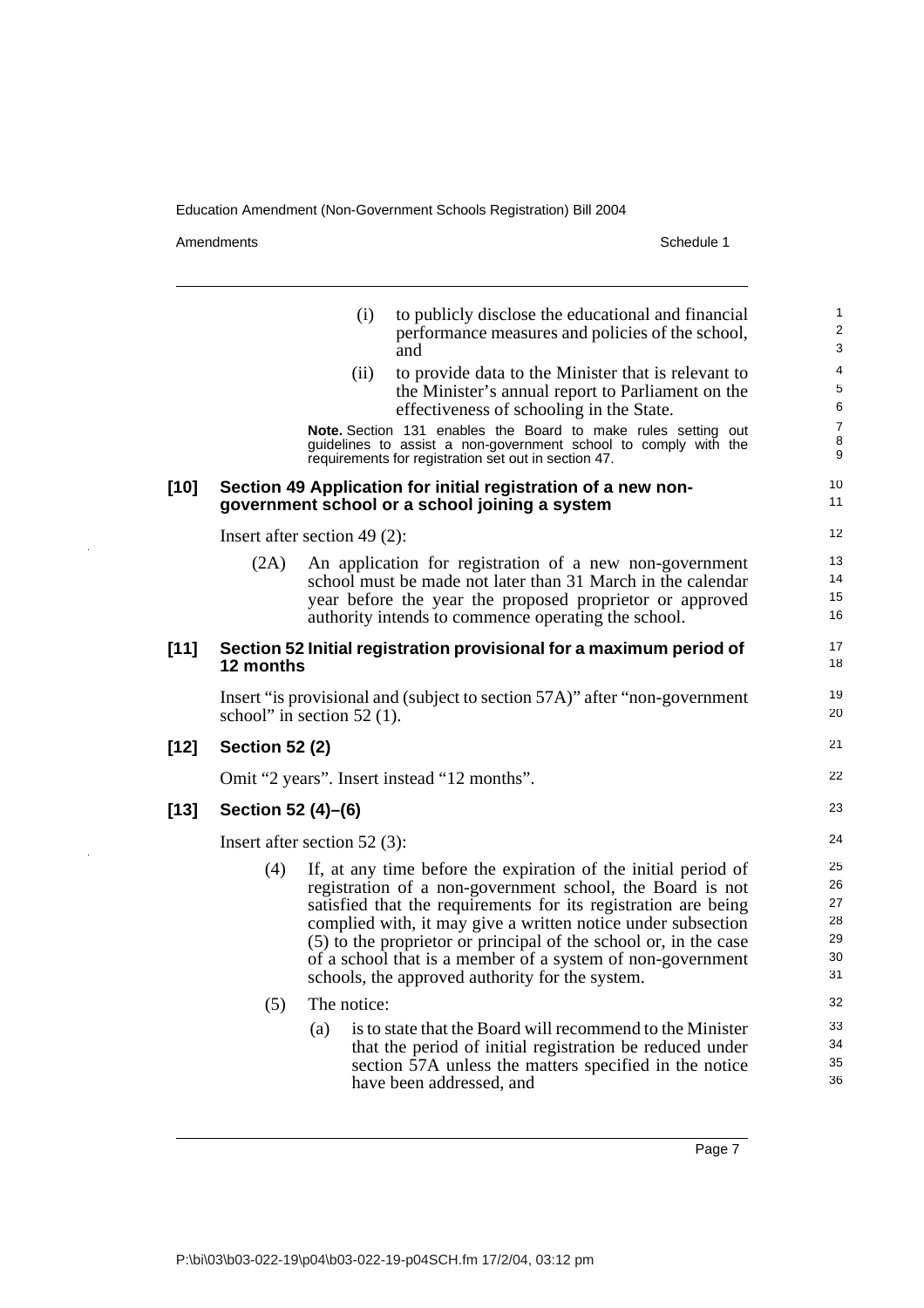Schedule 1 Amendments

l.

|     |     | (b)<br>be addressed.                                       | $\mathbf{1}$<br>2                                                                                                                                                                                                                                                                                                                                                                                                                                                                                                                                                                                                                                                                                                                                                                                                                                                                                                                                                                                                                                                                                                                                                                                                                                                                                                                                                                                                                                                                                 |
|-----|-----|------------------------------------------------------------|---------------------------------------------------------------------------------------------------------------------------------------------------------------------------------------------------------------------------------------------------------------------------------------------------------------------------------------------------------------------------------------------------------------------------------------------------------------------------------------------------------------------------------------------------------------------------------------------------------------------------------------------------------------------------------------------------------------------------------------------------------------------------------------------------------------------------------------------------------------------------------------------------------------------------------------------------------------------------------------------------------------------------------------------------------------------------------------------------------------------------------------------------------------------------------------------------------------------------------------------------------------------------------------------------------------------------------------------------------------------------------------------------------------------------------------------------------------------------------------------------|
|     | (6) | occasion.                                                  | 3<br>4                                                                                                                                                                                                                                                                                                                                                                                                                                                                                                                                                                                                                                                                                                                                                                                                                                                                                                                                                                                                                                                                                                                                                                                                                                                                                                                                                                                                                                                                                            |
|     |     |                                                            | 5                                                                                                                                                                                                                                                                                                                                                                                                                                                                                                                                                                                                                                                                                                                                                                                                                                                                                                                                                                                                                                                                                                                                                                                                                                                                                                                                                                                                                                                                                                 |
|     |     |                                                            | 6                                                                                                                                                                                                                                                                                                                                                                                                                                                                                                                                                                                                                                                                                                                                                                                                                                                                                                                                                                                                                                                                                                                                                                                                                                                                                                                                                                                                                                                                                                 |
| 54A |     |                                                            | $\overline{7}$                                                                                                                                                                                                                                                                                                                                                                                                                                                                                                                                                                                                                                                                                                                                                                                                                                                                                                                                                                                                                                                                                                                                                                                                                                                                                                                                                                                                                                                                                    |
|     | (1) | the school.                                                | 8<br>9<br>10<br>11<br>12                                                                                                                                                                                                                                                                                                                                                                                                                                                                                                                                                                                                                                                                                                                                                                                                                                                                                                                                                                                                                                                                                                                                                                                                                                                                                                                                                                                                                                                                          |
|     | (2) | or approved authority.                                     | 13<br>14<br>15<br>16                                                                                                                                                                                                                                                                                                                                                                                                                                                                                                                                                                                                                                                                                                                                                                                                                                                                                                                                                                                                                                                                                                                                                                                                                                                                                                                                                                                                                                                                              |
|     | (3) | The application must include information demonstrating:    | 17                                                                                                                                                                                                                                                                                                                                                                                                                                                                                                                                                                                                                                                                                                                                                                                                                                                                                                                                                                                                                                                                                                                                                                                                                                                                                                                                                                                                                                                                                                |
|     |     | (a)<br>requirements for registration under section 47, and | 18<br>19                                                                                                                                                                                                                                                                                                                                                                                                                                                                                                                                                                                                                                                                                                                                                                                                                                                                                                                                                                                                                                                                                                                                                                                                                                                                                                                                                                                                                                                                                          |
|     |     | (b)<br>the terms of such registration.                     | 20<br>21<br>22                                                                                                                                                                                                                                                                                                                                                                                                                                                                                                                                                                                                                                                                                                                                                                                                                                                                                                                                                                                                                                                                                                                                                                                                                                                                                                                                                                                                                                                                                    |
|     |     |                                                            | 23                                                                                                                                                                                                                                                                                                                                                                                                                                                                                                                                                                                                                                                                                                                                                                                                                                                                                                                                                                                                                                                                                                                                                                                                                                                                                                                                                                                                                                                                                                |
|     |     |                                                            | 24                                                                                                                                                                                                                                                                                                                                                                                                                                                                                                                                                                                                                                                                                                                                                                                                                                                                                                                                                                                                                                                                                                                                                                                                                                                                                                                                                                                                                                                                                                |
|     |     |                                                            | 25                                                                                                                                                                                                                                                                                                                                                                                                                                                                                                                                                                                                                                                                                                                                                                                                                                                                                                                                                                                                                                                                                                                                                                                                                                                                                                                                                                                                                                                                                                |
|     |     |                                                            | 26                                                                                                                                                                                                                                                                                                                                                                                                                                                                                                                                                                                                                                                                                                                                                                                                                                                                                                                                                                                                                                                                                                                                                                                                                                                                                                                                                                                                                                                                                                |
|     |     |                                                            | 27                                                                                                                                                                                                                                                                                                                                                                                                                                                                                                                                                                                                                                                                                                                                                                                                                                                                                                                                                                                                                                                                                                                                                                                                                                                                                                                                                                                                                                                                                                |
|     |     |                                                            | 28                                                                                                                                                                                                                                                                                                                                                                                                                                                                                                                                                                                                                                                                                                                                                                                                                                                                                                                                                                                                                                                                                                                                                                                                                                                                                                                                                                                                                                                                                                |
|     | (3) | schools, the approved authority for the system.            | 29<br>30<br>31<br>32<br>33<br>34<br>35                                                                                                                                                                                                                                                                                                                                                                                                                                                                                                                                                                                                                                                                                                                                                                                                                                                                                                                                                                                                                                                                                                                                                                                                                                                                                                                                                                                                                                                            |
|     |     |                                                            | may specify the time within which such matters should<br>A notice may be given under subsection (5) on more than one<br><b>Section 54A</b><br>Insert after section 54:<br><b>Renewal of registration</b><br>The proprietor of a non-government school or, in the case of<br>a school that is a member of a system of non-government<br>schools, the approved authority for the system, may apply in<br>writing to the Minister for the renewal of the registration of<br>The application must be made at least 9 months before the<br>school's existing registration is to expire, or a later date<br>decided by the Board by written notice given to the proprietor<br>whether or not the school continues to satisfy the<br>whether or not since the school's registration was<br>granted or last renewed, the school has complied with<br>Section 57 Duration of renewal of registration<br>Insert "(subject to section 57A)" after "effect" in section 57 (1).<br><b>Section 57 (2)</b><br>Omit "6 years". Insert instead "5 years".<br>Section 57 (3) and (4)<br>Insert after section 57 $(2)$ :<br>If, at any time before the expiration of the renewal of<br>registration of a non-government school, the Board is not<br>satisfied that the requirements for its registration are being<br>complied with, it may give a written notice under subsection<br>(4) to the proprietor or principal of the school or, in the case<br>of a school that is a member of a system of non-government |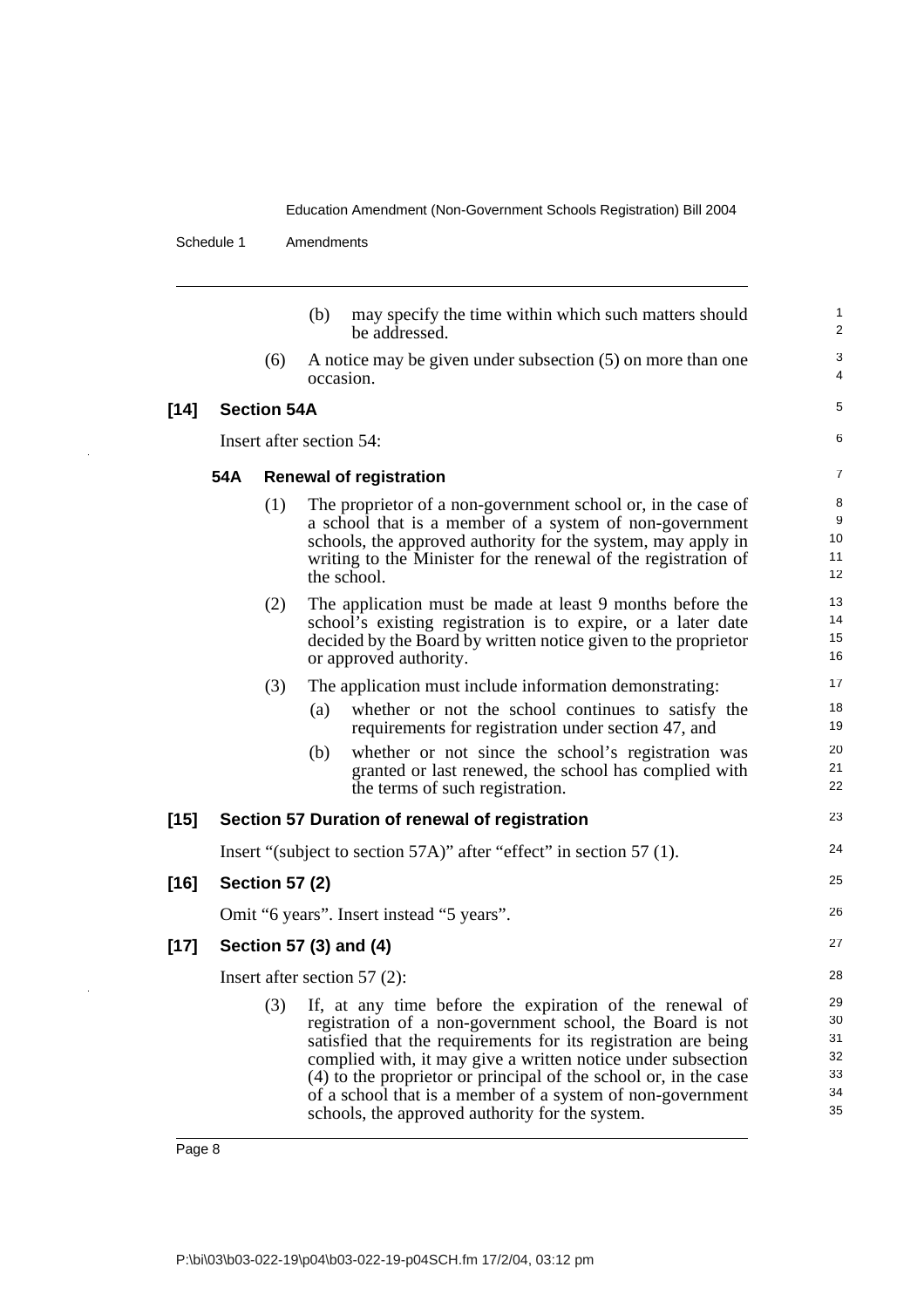Amendments Schedule 1

 $\frac{1}{2}$ 

 $\frac{1}{2}$ 

|      |     | (4)                | The notice:                                                                                                                                                                                                                                                                                                                                                                                                                                       | 1                                      |
|------|-----|--------------------|---------------------------------------------------------------------------------------------------------------------------------------------------------------------------------------------------------------------------------------------------------------------------------------------------------------------------------------------------------------------------------------------------------------------------------------------------|----------------------------------------|
|      |     |                    | (a)<br>is to state that the Board will recommend to the Minister<br>that the period of renewal of registration be reduced                                                                                                                                                                                                                                                                                                                         | $\overline{\mathbf{c}}$<br>3           |
|      |     |                    | under section 57A unless the matters specified in the<br>notice have been addressed, and                                                                                                                                                                                                                                                                                                                                                          | 4<br>5                                 |
|      |     |                    | may specify the time within which such matters should<br>(b)<br>be addressed.                                                                                                                                                                                                                                                                                                                                                                     | 6<br>$\overline{7}$                    |
| [18] |     | <b>Section 57A</b> |                                                                                                                                                                                                                                                                                                                                                                                                                                                   | 8                                      |
|      |     |                    | Insert after section 57:                                                                                                                                                                                                                                                                                                                                                                                                                          | 9                                      |
|      | 57A |                    | Reduction of period of initial registration or renewal of<br>registration                                                                                                                                                                                                                                                                                                                                                                         | 10<br>11                               |
|      |     | (1)                | The Minister may, on the recommendation of the Board,<br>reduce the duration of the initial period of registration, or<br>renewal of registration, of a non-government school by<br>issuing a further certificate of registration for the school<br>specifying that the period of registration has been reduced and<br>that the registration is now to have effect on a provisional<br>basis for the period specified in the further certificate. | 12<br>13<br>14<br>15<br>16<br>17<br>18 |
|      |     | (2)                | The Minister may do so only if the Minister is not satisfied<br>that the requirements for registration are being complied with<br>at the non-government school.                                                                                                                                                                                                                                                                                   | 19<br>20<br>21                         |
|      |     | (3)                | The Minister may reduce the duration of the initial period of<br>registration, or a renewal of registration, of a non-government<br>school on more than one occasion.                                                                                                                                                                                                                                                                             | 22<br>23<br>24                         |
|      |     | (4)                | A person who conducts a non-government school that has the<br>duration of its initial period of registration, or renewal of<br>registration, reduced under this section must, as soon as<br>practicable, notify the parents of students at the school in<br>writing that the period has been reduced and the consequences<br>of the reduction.                                                                                                    | 25<br>26<br>27<br>28<br>29<br>30       |
|      |     |                    | Maximum penalty: 5 penalty units.                                                                                                                                                                                                                                                                                                                                                                                                                 | 31                                     |
| [19] |     |                    | Section 60 Notice to be given of relocation of school                                                                                                                                                                                                                                                                                                                                                                                             | 32                                     |
|      |     |                    | Insert at the end of section 60 $(4)$ (b):                                                                                                                                                                                                                                                                                                                                                                                                        | 33                                     |
|      |     |                    | , or                                                                                                                                                                                                                                                                                                                                                                                                                                              | 34                                     |
|      |     |                    | the boarding facilities provided for students by the<br>(c)<br>school.                                                                                                                                                                                                                                                                                                                                                                            | 35<br>36                               |
|      |     |                    |                                                                                                                                                                                                                                                                                                                                                                                                                                                   |                                        |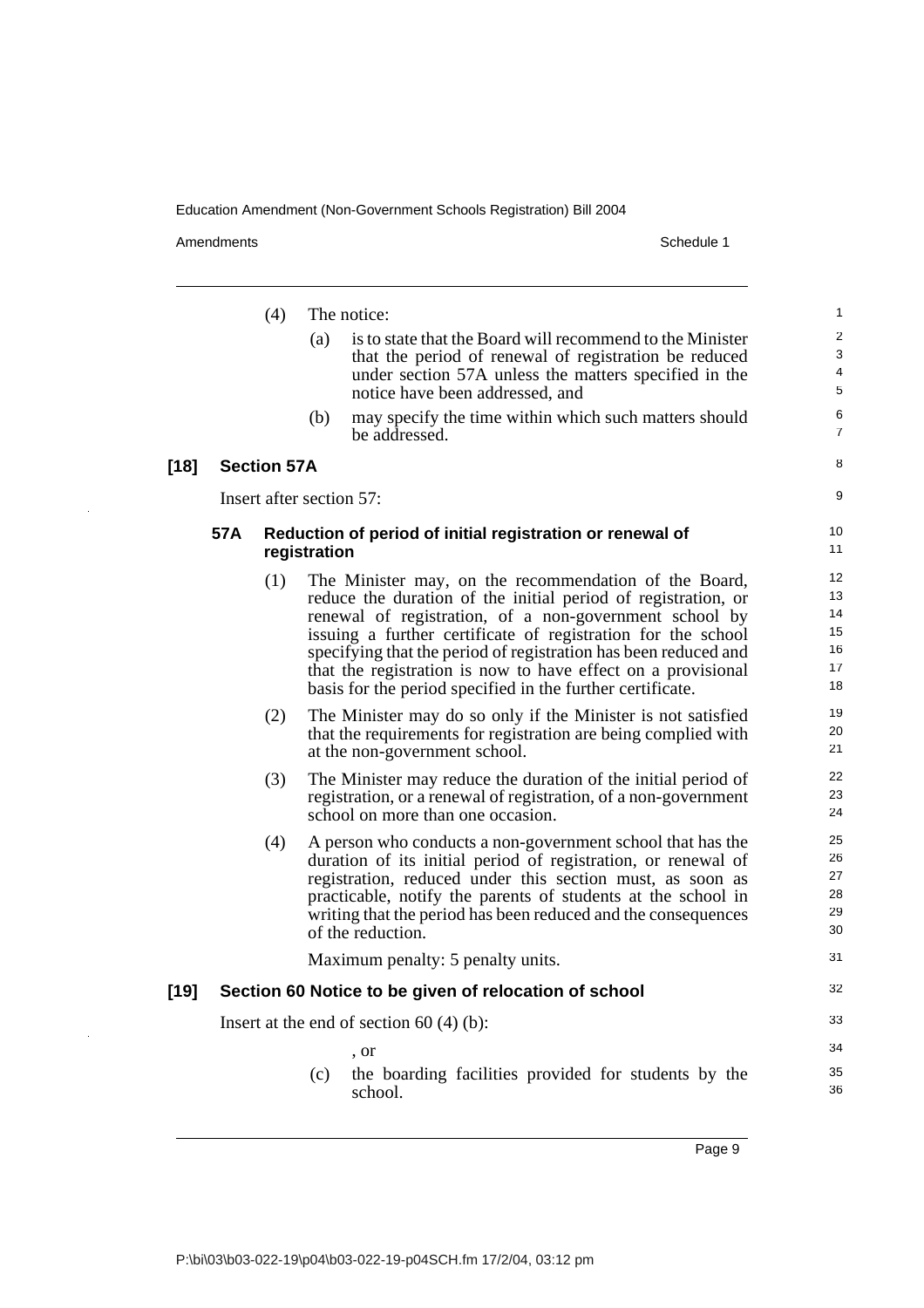Schedule 1 Amendments

| [20] |     | <b>Section 63A</b> |                                                                                                                                                                                                                                                                                                                                              | 1                                |
|------|-----|--------------------|----------------------------------------------------------------------------------------------------------------------------------------------------------------------------------------------------------------------------------------------------------------------------------------------------------------------------------------------|----------------------------------|
|      |     |                    | Insert after section 63:                                                                                                                                                                                                                                                                                                                     | 2                                |
|      | 63A |                    | Board to be notified of certain matters                                                                                                                                                                                                                                                                                                      | 3                                |
|      |     | (1)                | A responsible person for a school, or any other person or body<br>having similar functions in relation to the school to those of<br>such a responsible person, who:                                                                                                                                                                          | 4<br>5<br>6                      |
|      |     |                    | is convicted of an offence punishable by imprisonment<br>(a)<br>for 12 months or more, or                                                                                                                                                                                                                                                    | 7<br>8                           |
|      |     |                    | becomes bankrupt, applies to take the benefit of any law<br>(b)<br>for the relief of bankrupt or insolvent debtors,<br>compounds with his or her creditors or makes an<br>assignment of his or her remuneration for their benefit,<br><b>or</b>                                                                                              | 9<br>10<br>11<br>12<br>13        |
|      |     |                    | (c)<br>if the person is a corporation—is the subject of a<br>winding up order or has had a controller<br><sub>or</sub><br>administrator appointed,                                                                                                                                                                                           | 14<br>15<br>16                   |
|      |     |                    | must notify at least one other responsible person or<br>responsible person for the school, and the Board, of the<br>circumstances of the conviction, bankruptcy, insolvency,<br>winding up order or appointment as soon as practicable after<br>it occurs.                                                                                   | 17<br>18<br>19<br>20<br>21       |
|      |     |                    | Maximum penalty: 5 penalty units.                                                                                                                                                                                                                                                                                                            | 22                               |
|      |     | (2)                | If a responsible person for a school or other person or body<br>having similar functions as a responsible person in relation to<br>the school becomes a mentally incapacitated person, the<br>following persons must cause notice of the incapacity to be<br>given to the Board and at least one other responsible person<br>for the school: | 23<br>24<br>25<br>26<br>27<br>28 |
|      |     |                    | (a)<br>in the case of a responsible person who is a mentally<br>incapacitated person and becomes a patient at an<br>institution because of that incapacity-the medical<br>superintendent of the institution,                                                                                                                                 | 29<br>30<br>31<br>32             |
|      |     |                    | (b)<br>in the case of a responsible person who is a mentally<br>incapacitated person because of being a protected<br>person under the <i>Protected Estates Act 1983</i> —the<br>Protective Commissioner.                                                                                                                                     | 33<br>34<br>35<br>36             |
|      |     |                    | Maximum penalty: 5 penalty units.                                                                                                                                                                                                                                                                                                            | 37                               |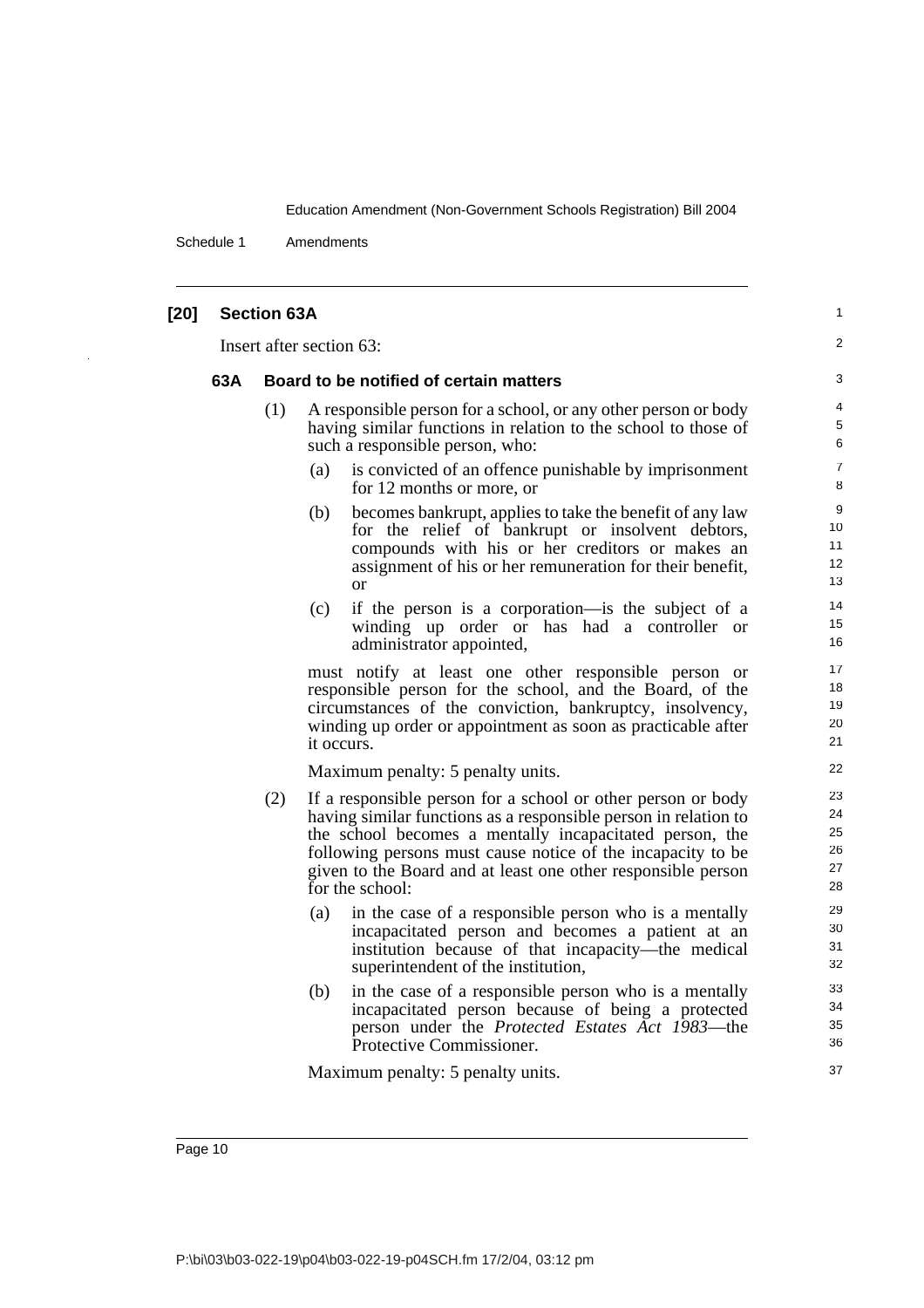Amendments Schedule 1

 $\ddot{\phantom{a}}$ 

|      |          | (3)                | Notice under subsection (2) must be given as soon as<br>practicable after the responsible person or other person or<br>body having similar functions to those of a responsible person<br>is admitted to the institution or becomes a protected person. | $\mathbf{1}$<br>$\boldsymbol{2}$<br>3<br>4 |
|------|----------|--------------------|--------------------------------------------------------------------------------------------------------------------------------------------------------------------------------------------------------------------------------------------------------|--------------------------------------------|
|      |          | (4)                | For the purposes of this section, notice given to any person<br>designated by the Board as a designated person for the<br>purposes of this section in an official notice given to schools<br>by the Board is taken to be notice given to the Board.    | $\sqrt{5}$<br>6<br>$\overline{7}$<br>8     |
| [21] |          |                    | <b>Section 65 Conducting unregistered schools</b>                                                                                                                                                                                                      | 9                                          |
|      |          |                    | Omit the penalty. Insert instead:                                                                                                                                                                                                                      | 10                                         |
|      |          |                    | Maximum penalty: 5 penalty units and, in the case of a<br>continuing offence, a further penalty not exceeding 5 penalty<br>units for each day the offence continues.                                                                                   | 11<br>12<br>13                             |
| [22] |          |                    | <b>Section 78 Certificate of exemption</b>                                                                                                                                                                                                             | 14                                         |
|      |          |                    | Omit "6 years" from section 78 (3) (a). Insert instead "5 years".                                                                                                                                                                                      | 15                                         |
| [23] |          |                    | <b>Section 87 Duration of accreditation</b>                                                                                                                                                                                                            | 16                                         |
|      |          |                    | Omit "for such period (not exceeding 6 years)" from section 87 (1).                                                                                                                                                                                    | 17                                         |
|      | years,". |                    | Insert instead "(subject to section 87A) for such period, not exceeding 5                                                                                                                                                                              | 18<br>19                                   |
| [24] |          | <b>Section 87A</b> |                                                                                                                                                                                                                                                        | 20                                         |
|      |          |                    | Insert after section 87:                                                                                                                                                                                                                               | 21                                         |
|      | 87A      |                    | Reduction of period of accreditation                                                                                                                                                                                                                   | 22                                         |
|      |          | (1)                | If, at any time before the expiration of the accreditation of a                                                                                                                                                                                        | 23                                         |
|      |          |                    | non-government school, the Board is not satisfied that the                                                                                                                                                                                             | 24                                         |
|      |          |                    | requirements of this Act relating to the courses of study to be                                                                                                                                                                                        | 25                                         |
|      |          |                    | undertaken by its candidates for the certificate concerned are                                                                                                                                                                                         | 26                                         |
|      |          |                    | being complied with, it may give a written notice under                                                                                                                                                                                                | 27                                         |
|      |          |                    | subsection (2) to the proprietor or principal of the school or,                                                                                                                                                                                        | 28                                         |
|      |          |                    | in the case of a school that is a member of a system of non-                                                                                                                                                                                           | 29                                         |
|      |          |                    | government schools, the approved authority for the system.                                                                                                                                                                                             | 30                                         |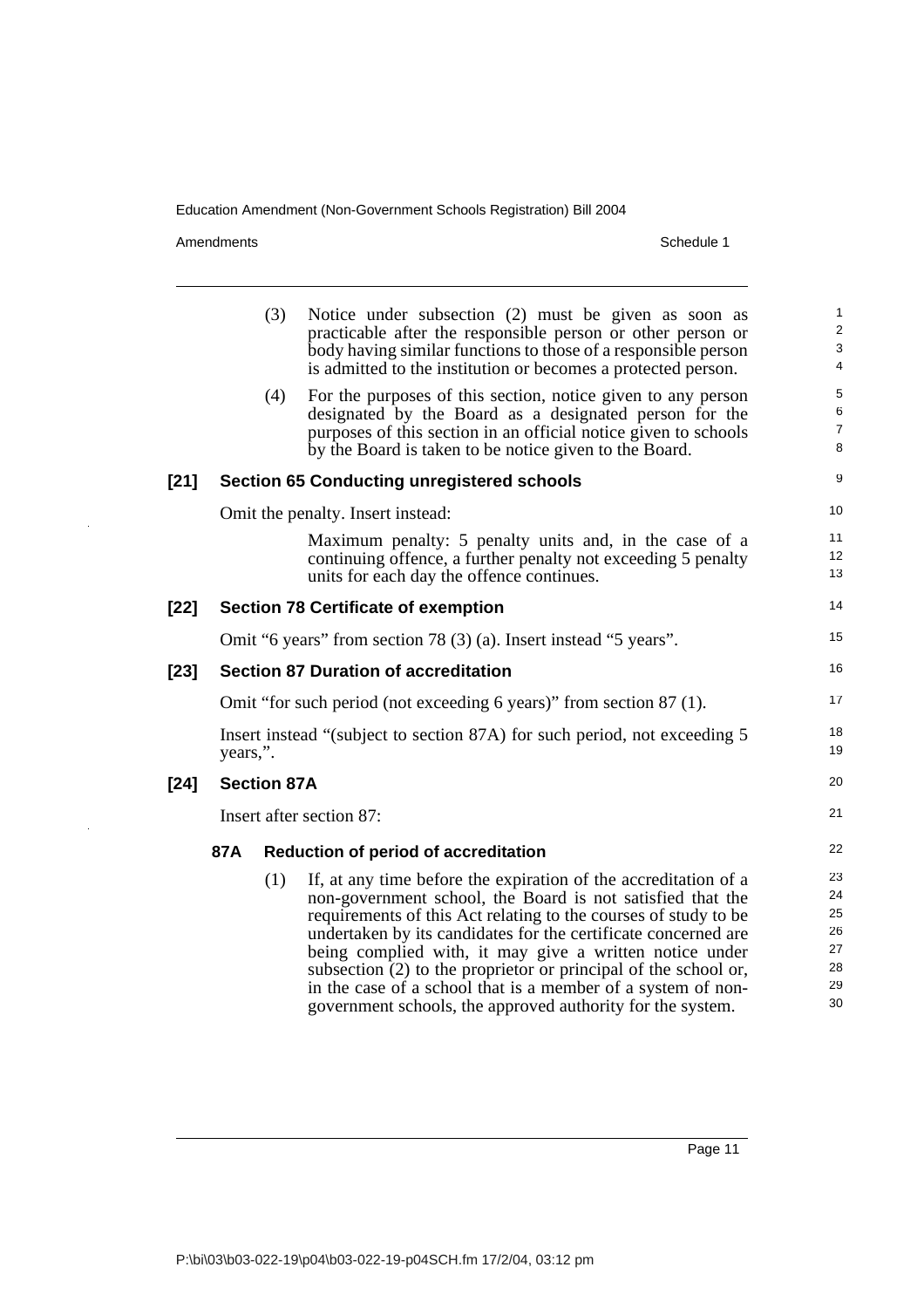Schedule 1 Amendments

|        | (2)               | The notice:                                                                                                                                                                                                                                                                                                                                                                                                                                                   |  |
|--------|-------------------|---------------------------------------------------------------------------------------------------------------------------------------------------------------------------------------------------------------------------------------------------------------------------------------------------------------------------------------------------------------------------------------------------------------------------------------------------------------|--|
|        |                   | is to state that the Board will reduce the period of<br>(a)<br>accreditation of the school under subsection $\overline{(3)}$ unless<br>the matters specified in the notice have been addressed,<br>and                                                                                                                                                                                                                                                        |  |
|        |                   | may specify the time within which such matters should<br>(b)<br>be addressed.                                                                                                                                                                                                                                                                                                                                                                                 |  |
|        | (3)               | If a school that receives a notice under subsection (2) fails to<br>address the matters specified in the notice to the satisfaction<br>of the Board (within the time, if any, specified in the notice),<br>the Board may reduce the duration of the accreditation of the<br>school by issuing a further certificate of accreditation for the<br>school specifying a reduced period of accreditation.                                                          |  |
|        | (4)               | The Board may reduce the duration of the accreditation of a<br>school on more than one occasion.                                                                                                                                                                                                                                                                                                                                                              |  |
|        | (5)               | The proprietor or principal of a non-government school that<br>has its period of accreditation reduced under this section or, in<br>the case of a school that is a member of a system of non-<br>government schools, the approved authority for the system<br>must, as soon as practicable after the period is reduced, notify<br>the parents of students at the school in writing that the period<br>has been reduced and the consequences of the reduction. |  |
|        |                   | Maximum penalty: 5 penalty units.                                                                                                                                                                                                                                                                                                                                                                                                                             |  |
| $[25]$ |                   | Section 93 Conducting school that is not accredited                                                                                                                                                                                                                                                                                                                                                                                                           |  |
|        | section $93(2)$ . | Insert "and of the consequences for candidates for that Certificate of the<br>school not being accredited for that purpose" after "purpose" in                                                                                                                                                                                                                                                                                                                |  |
| $[26]$ | <b>Section 93</b> |                                                                                                                                                                                                                                                                                                                                                                                                                                                               |  |
|        |                   | Omit the penalty. Insert instead:                                                                                                                                                                                                                                                                                                                                                                                                                             |  |
|        |                   | Maximum penalty: 5 penalty units and, in the case of a<br>continuing offence, a further penalty not exceeding 5 penalty<br>units for each day the offence continues.                                                                                                                                                                                                                                                                                          |  |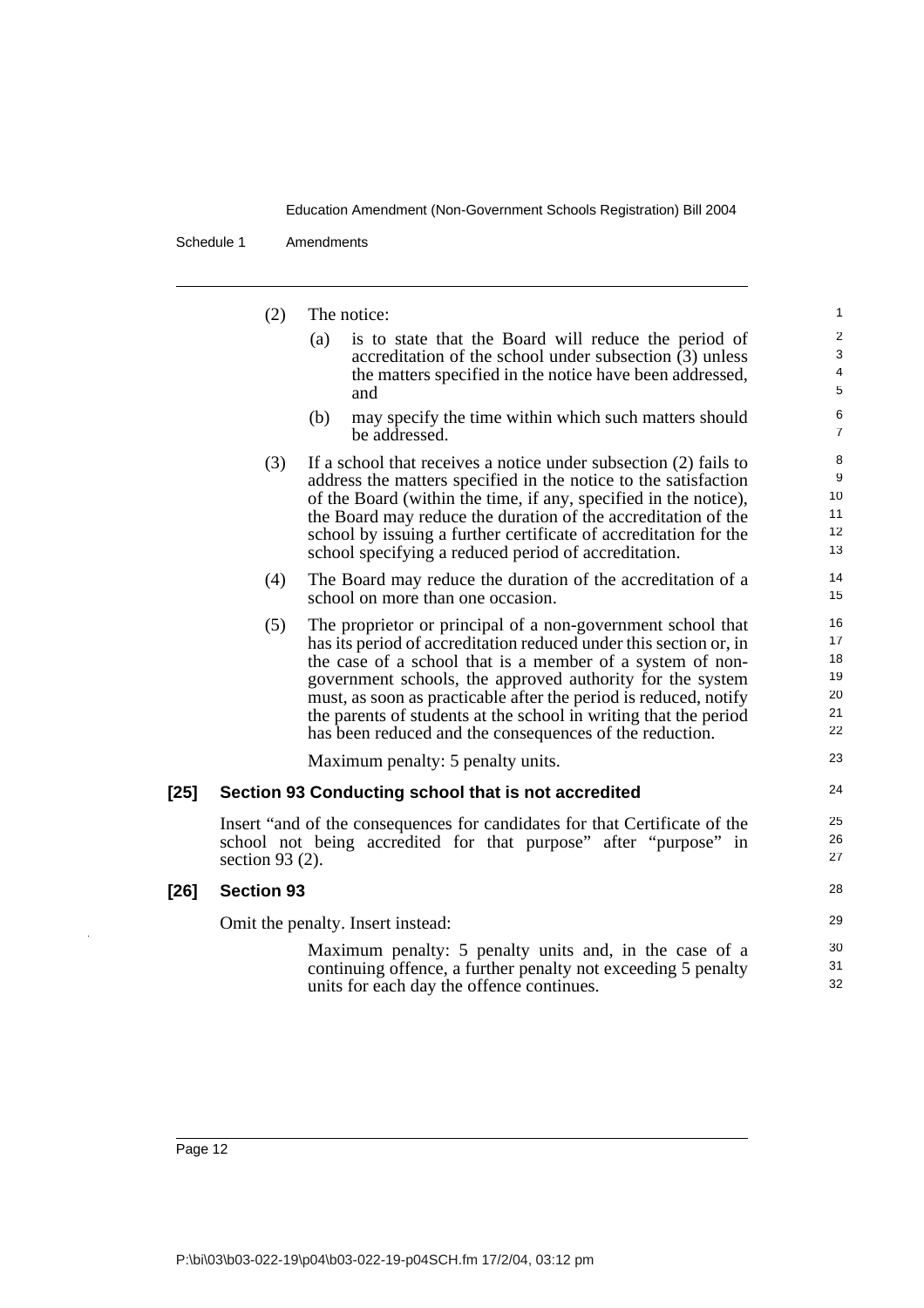Amendments Schedule 1

l,

| [27] |      | <b>Section 124A</b> |                                                                                                                                                                                                                                                                                                            | $\mathbf{1}$                                                         |
|------|------|---------------------|------------------------------------------------------------------------------------------------------------------------------------------------------------------------------------------------------------------------------------------------------------------------------------------------------------|----------------------------------------------------------------------|
|      |      |                     | Insert after section 124:                                                                                                                                                                                                                                                                                  | 2                                                                    |
|      | 124A |                     | <b>Continuing offences</b>                                                                                                                                                                                                                                                                                 | 3                                                                    |
|      |      | (1)                 | A person who is guilty of an offence because the person<br>contravenes a requirement by or under this Act or the<br>regulations (whether the requirement is imposed by a notice<br>or otherwise) to do or cease to do something (whether or not<br>within a specified period or before a particular time): | $\overline{4}$<br>$\,$ 5 $\,$<br>$\,6\,$<br>$\overline{7}$<br>$\bf8$ |
|      |      |                     | continues, until the requirement is complied with and<br>(a)<br>despite the fact that any specified period has expired or<br>time has passed, to be liable to comply with the<br>requirement, and                                                                                                          | 9<br>10<br>11<br>12                                                  |
|      |      |                     | is guilty of an offence for each day the contravention<br>(b)<br>continues.                                                                                                                                                                                                                                | 13<br>14                                                             |
|      |      | (2)                 | This section does not apply to an offence if the relevant<br>provision of this Act or the regulations does not provide for a<br>penalty for a continuing offence.                                                                                                                                          | 15<br>16<br>17                                                       |
|      |      | (3)                 | This section does not apply to the extent that a requirement of<br>a notice is revoked.                                                                                                                                                                                                                    | 18<br>19                                                             |
| [28] |      |                     | <b>Section 131 Rules of Board</b>                                                                                                                                                                                                                                                                          | 20                                                                   |
|      |      |                     | Insert after section $131(1)$ :                                                                                                                                                                                                                                                                            | 21                                                                   |
|      |      | (1A)                | Without limiting subsection (1), the rules may set out<br>guidelines with respect to the requirements for registration<br>and accreditation set out in Parts 7 and 8.                                                                                                                                      | 22<br>23<br>24                                                       |
| [29] |      |                     | Schedule 3 Savings, transitional and other provisions                                                                                                                                                                                                                                                      | 25                                                                   |
|      |      |                     | Insert at the end of clause $2(1)$ :                                                                                                                                                                                                                                                                       | 26                                                                   |
|      |      |                     | Education<br>(Non-Government<br><i>Schools</i><br>Amendment<br>Registration) Act 2004                                                                                                                                                                                                                      | 27<br>28                                                             |